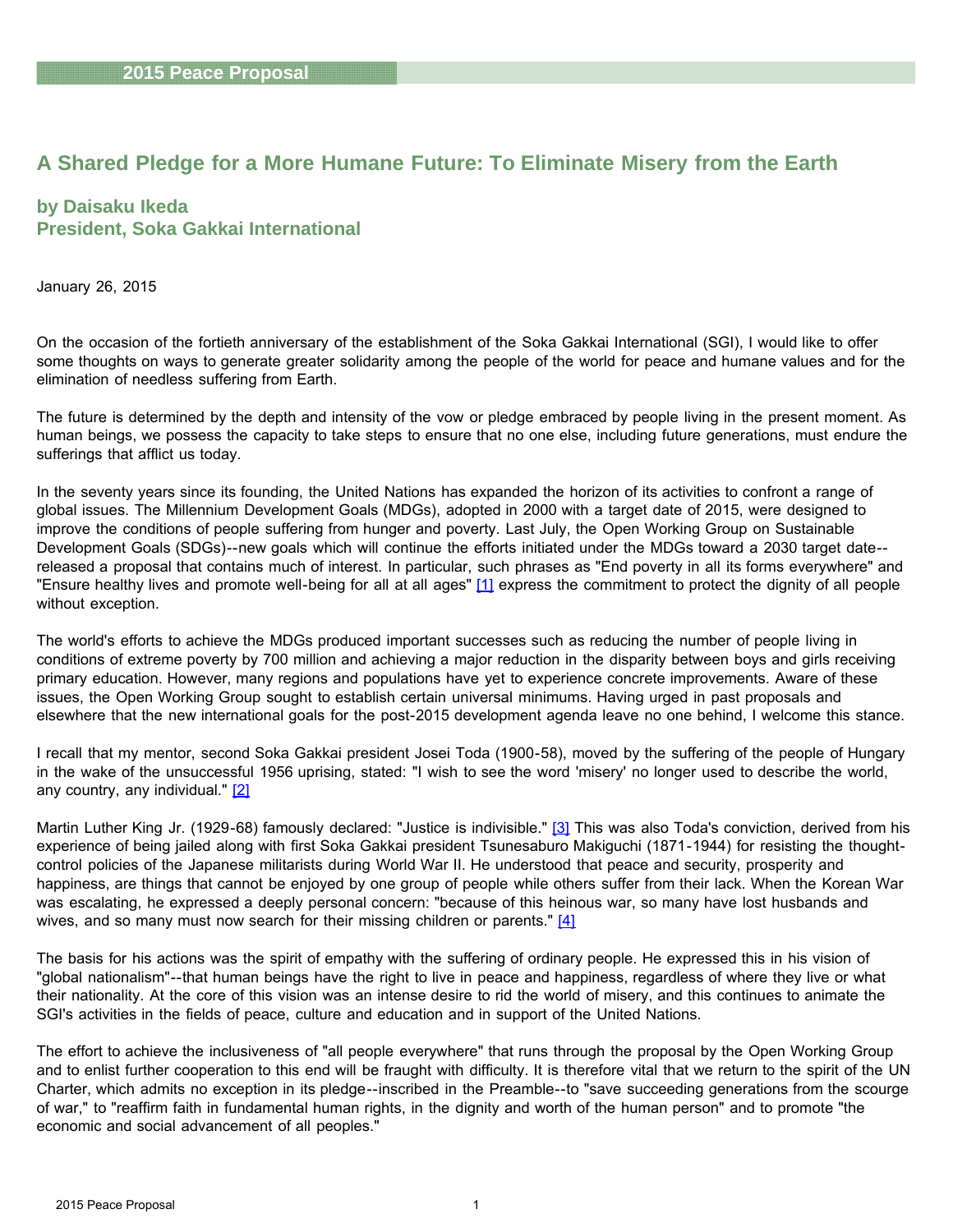<span id="page-1-0"></span>I would now like to discuss three priority themes for promoting the achievement of the UN's new international development goals and accelerating efforts to eliminate misery from the face of the planet.

### **The rehumanization of politics and economics**

The first priority theme is the "rehumanization of politics and economics" as a means of removing the causes of human suffering.

In August of last year, the Toda Institute for Global Peace and Policy Research, which I founded to honor my mentor's legacy, held a conference of senior research fellows in Istanbul, Turkey. The conference analyzed such areas of concern as the Syrian civil war, the Israeli-Palestinian conflict, the situations in Iraq and Ukraine and heightening tensions in East Asia. At the same time, the conference placed emphasis on emerging positive trends and exchanged views on how to support and reinforce them. In addition to such critical issues as the strengthening of the UN and other international agencies and developing the powers of empathy, imagination and creativity among members of the younger generation, there was an important focus on the rehumanization of politics making its prime motivation the alleviation of the suffering of individuals.

The UN Charter and the Universal Declaration of Human Rights (UDHR) have made clear the role of states in protecting basic human rights, and yet states are often the main source of threats to people's lives and dignity. This is a concern about which I have exchanged views with Toda Institute Secretary-General Dr. Kevin Clements, the organizer of the conference.

The most grievous example of this is war. In the years since the end of World War II only a handful of countries have been entirely able to avoid involvement in armed conflict. Further, in all too many cases, human rights and civil liberties have been constrained in the name of national security, and the prioritization of enhancing national strength has often come at the expense of the more vulnerable members of society. In recent years, various crises such as natural disasters and extreme weather events have exposed people to conditions of sudden deprivation. Responding to such suffering is one of the core responsibilities of any political system. The same applies to the realm of economics.

Two years ago, Pope Francis issued a widely cited challenge to our current economic system: "How can it be that it is not a news item when an elderly homeless person dies of exposure, but it is news when the stock market loses two points?" [\[5\]](#page-20-0) Indeed, the fixation on such macro indices as rates of economic growth often ends up marginalizing concern for the life, dignity and livelihood of individuals, such that the increased pace of economic activity fails to alleviate the struggles people are facing on a daily basis.

The English word "politics" is derived from the Greek term *politeia,* which among its meanings indicates the role of citizens within the state. The term for "economics" in Japanese is an abbreviation of a four-character Chinese expression meaning "to bring order to society and ease the suffering of the people." Today, the original senses of these words have been obscured, and the driving principles of political and economic action seem only to create even greater suffering for those in already difficult circumstances.

This brings to mind the concept of dharma, which, according to early Buddhist teachings, was stressed by Shakyamuni as the fundamental path by which people should live. Dharma, which is derived from the root *dhṛ,* is a Sanskrit term meaning "that which supports or upholds." In Chinese translations of Buddhist scriptures, this was rendered into terms meaning "the law" or "the way." In other words, it expresses the idea that as individuals we require something which supports or upholds us; that, as explained by the Buddhist scholar Hajime Nakamura (1912-99), there are paths and principles that we as human beings must observe and maintain. [\[6\]](#page-20-0)

While it is only natural that specific aspects of economic and political practice should change in accordance with the times, there are principles that must be adhered to and standards of behavior that cannot be ignored. In his teachings during the final stages of his life, Shakyamuni encouraged his followers to live their lives at all times in accord with this underlying dharma. He compared dharma to an island, by which he sought to express the idea that it functions in the midst of the realities of society as an island does during a flood, protecting people's lives and providing a place of refuge. Extrapolating from this, we could say that it is the role of politics and economics to offer in times of crisis a space of security, especially for the vulnerable, a basis from which people can regain the hope needed to live.

If we reconsider the origins of politics from the viewpoint of ordinary people, we find the almost prayerful hope that through their one vote or participation they can make society a better place. Likewise, the origins of economics are to be found in the strong desire of ordinary people to play a useful role in society through their work or occupation. When politics functions on a grand scale, however, we encounter what has been described as a "democratic deficit," in which the popular will is not reflected in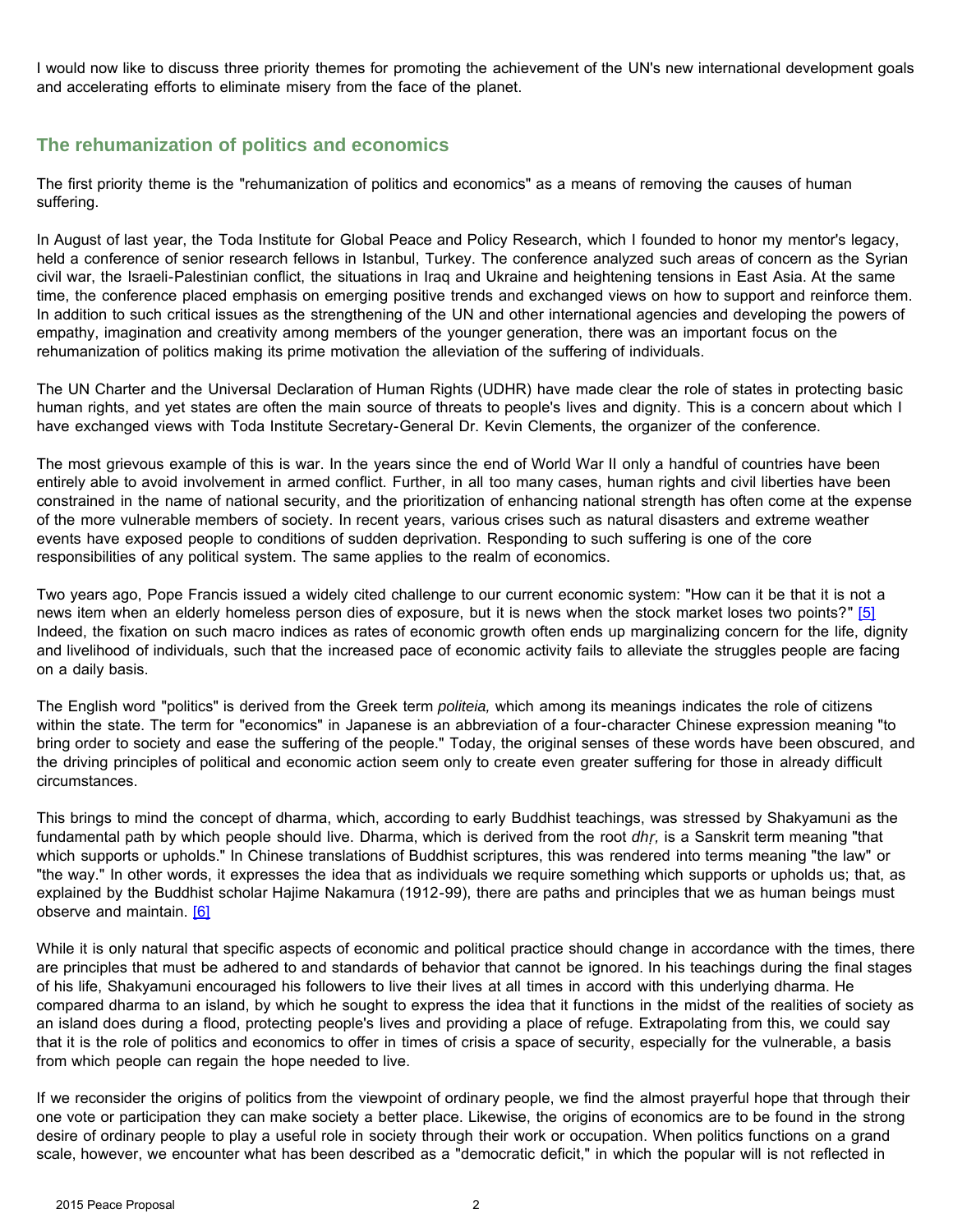<span id="page-2-0"></span>policy. The corresponding phenomenon in the realm of economics would be the kind of excesses of the financial sector in which uncontrolled speculation wreaks destruction on the real economy.

What, then, are the principles we must embrace if we are to restrain these trends and effect the necessary course adjustment to our present political and economic systems?

I think the following words Mahatma Gandhi (1869-1948) wrote to a friend are relevant here: "Recall the face of the poorest and the weakest man whom you may have seen, and ask yourself if the step you contemplate is going to be of any use to him." [\[7\]](#page-20-0) What Gandhi is urging us to keep in mind when making crucial decisions is the suffering of the real people with whom we share this world, rather than a particular political dynamic or economic theory.

#### **The Middle Way**

The Middle Way is a Buddhist term with rich connotations. In the broadest sense it refers to the Buddha's enlightened view of life, and also the actions or attitude that will create happiness for oneself and others. It transcends the duality that underlies most thinking. For example, Buddhism describes life as "an elusive reality that transcends both the words and concepts of existence and nonexistence. It is neither existence nor nonexistence, yet exhibits the qualities of both." In other words, life itself is the ultimate expression of the harmony of contradictions. The wisdom arising from an enlightened view of life leads to an ability to reconcile apparently contradictory positions, to transcend the extremes of opposing views, root oneself in the profound reality of life and thus discern a path toward peace.

I feel that this is deeply congruent with the idea of the Middle Way taught in Buddhism. The Middle Way does not mean simply avoiding extremes of thought or action. Rather, it refers to the process of attaining the way; that is, of living and making one's mark on society while constantly interrogating one's own actions to ensure that they accord with the path of humanity. In encouraging people to rely on the dharma as an island, Shakyamuni also urged them to rely on themselves. In doing so he was pointing to the true significance of the Middle Way: not to unthinkingly follow one's every whim but, rather, as Hajime Nakamura has stated, "to rely on one's authentic self, the self that we can believe in and be proud of at all times." [\[8\]](#page-20-0)

When each of us considers all those who will be affected by our actions and reflects on the weight of our responsibility, this provides an opening for the revelation of our authentic self and for polishing our humanity. By sustaining this effort, we can ever more deeply explore the meaning and role of political and economic systems and create the conditions within society for their rehumanization. Such is the essential dynamism of the Middle Way.

Decisions made on this basis may be met with criticism or dismissed as running counter to the mood of society or the current of the times. But failure to remain true to one's convictions is not simply a passive failure to do good; far worse, it can invite the kind of evil that will bring suffering to large numbers of people. This was the fervent assertion of Tsunesaburo Makiguchi, the founding president of the Soka Gakkai.

Makiguchi directly challenged through his words and actions the militarist fascism of wartime Japan and its thought control policies. Starting around 1940, the meetings of the forerunner of the Soka Gakkai, the Soka Kyoiku Gakkai (Value-Creating Education Society), were subjected to surveillance by the Special Higher Police. The organization's periodical, *Kachi sozo,* was forced to cease publication in May 1942 and, from July 1943, Makiguchi was detained and interrogated.

He is recorded as having given the following response to one of the interrogators' questions:

Sometimes people, overly concerned about the opinion of society, satisfy themselves with a way of life in which they do no real good or bad, or in which what good they do is very limited. In extreme cases, this leads to the view that it is acceptable to do anything so long as it is not prohibited by law. I consider all such ways of life a form of slander against the Buddhist dharma. [\[9\]](#page-20-1)

By slander, Makiguchi is referring to actions that run counter to the teachings of Buddhism; but in a more expansive sense, he is encouraging us to reflect on all actions that are not in harmony with the path of humanity. Underlying the many instances in which political and economic activity results in real misery, we find an indifference to the pain of others and an eagerness for self-justification, such as Makiguchi condemned. So long as this way of thinking prevails, even apparent success at achieving prosperity will not prove sustainable but will instead yield to the misery provoked by an egocentric *après-moi-le-déluge* attitude.

**The Soka Kyoiku Gakkai and Religious Oppression during World War II**

The Soka Kyoiku Gakkai (Value-Creating Education Society) was founded by Tsunesaburo Makiguchi and Josei Toda in 1930. It was originally a small group of educators dedicated to educational reform. However, the group gradually developed into an organization with a broader membership that promoted Nichiren Buddhism as a means to reform not only education but society as a whole. This brought the group into direct conflict with the militarist government of the time that saw the role of education as a means of molding people into servants of the state and imposed the State Shinto ideology as a way of justifying its wartime aggression. During the late 1930s and throughout the war, members of the Soka Kyoiku Gakkai were subject to increased police surveillance and harassment. Due to government oppression, the Soka Kyoiku Gakkai was effectively crushed. Both Makiguchi and Toda were arrested as "thought criminals" in 1943, and Makiguchi died in prison in 1944.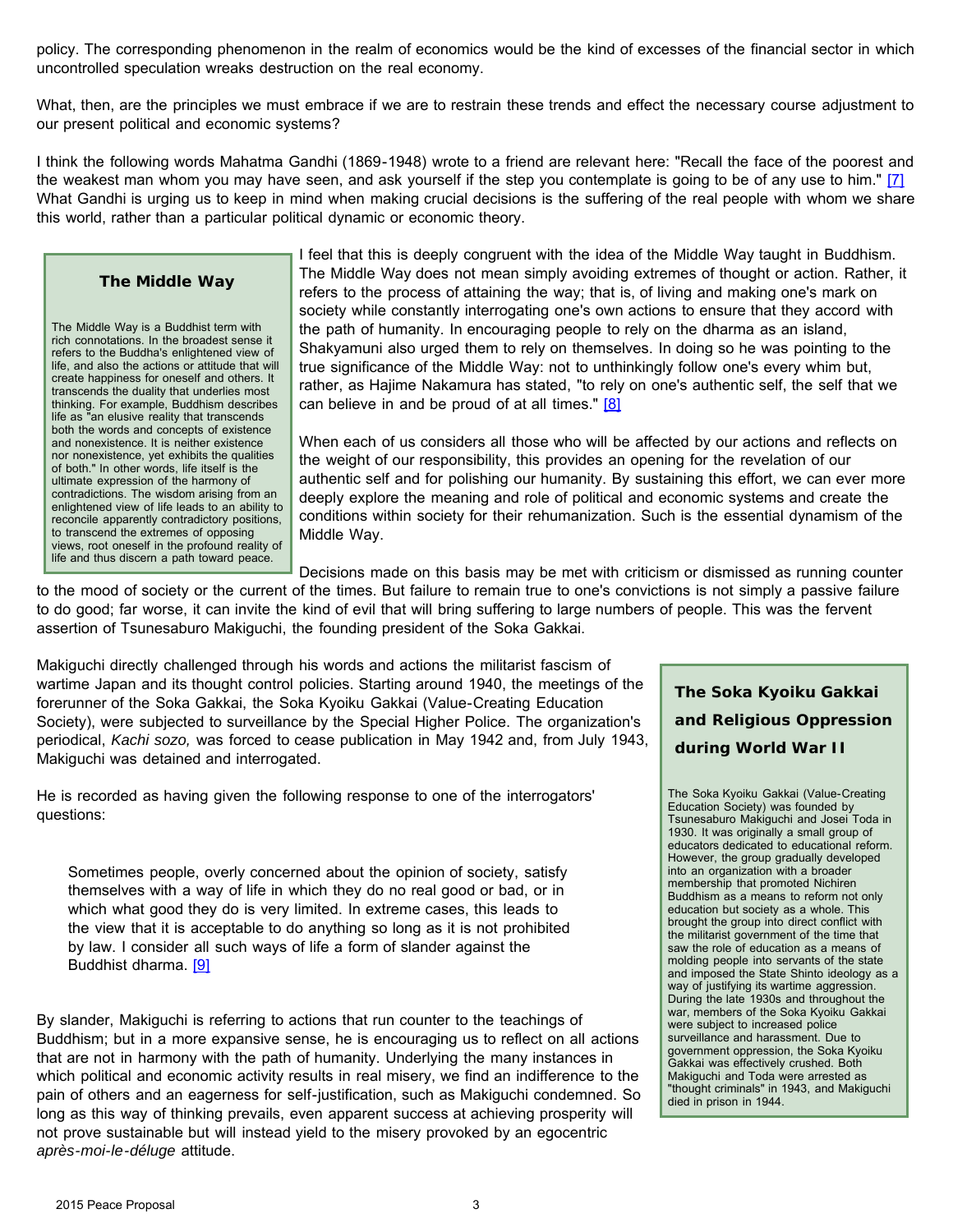<span id="page-3-0"></span>The prevalence of such attitudes makes the challenge of refocusing political and economic activities on the alleviation of human suffering--its rehumanization--all the more important.

Some movement in this direction can be seen. For example, 110 countries have now established national human rights institutions along the lines called for by the United Nations Human Rights Council and others. These institutions encourage the establishment of legal frameworks for the protection of human rights and for human rights education. In my 1998 Peace Proposal, I urged that NGOs be included in constructive partnerships to find the optimal modalities for such institutions. [\[10\]](#page-20-2)

In the field of economics, in May of last year, eleven members of the European Union agreed on the joint implementation of a financial transaction tax. Reflecting the lessons of the 2008 financial crisis and the grave blow it dealt to the world economy, this would establish a rate for the taxation of financial transactions as a means of discouraging excessive speculation and generating revenue for redistributive programs. It could be implemented as soon as 2016. In my proposal six years ago, I called for the wider implementation of such international solidarity levies to support the achievement of the MDGs. I suggested that ideas such as a financial transaction tax could be elements within a positive competition by which states vie with each other to develop new ideas and visions for the future. [\[11\]](#page-20-2) Realization of the SDGs demands even more creative thinking of this kind.

The most important driving force for the rehumanization of politics and economics is the solidarity of ordinary citizens who have raised their voices based on an unyielding commitment to our collective future. In an early work, Makiguchi stressed that the animating spirit of a society does not exist apart from each individual and that a new social consciousness arises from the communication and spread of a change of awareness in individuals. [\[12\]](#page-20-2)

When I exchanged opinions with the peace scholar Elise Boulding (1920-2010) regarding the methodologies of social transformation, she declared: "I have long believed that a wholesome, peaceful world is possible if we devote all-out effort to the development of each member of the community." [\[13\]](#page-20-2) She also maintained that the future direction of society is in fact determined by the 5 percent who are active and committed. This 5 percent ultimately transforms the culture in its entirety. I draw great hope from her confidence.

In this sense, it is not mere numbers but the strength and depth of our solidarity that will put us on a path toward the rehumanization of politics and economics. Generating solidarity, domestically and internationally, among ordinary citizens who desire to see that no one suffers in misery is the key to transforming the direction of history.

### **A chain reaction of empowerment**

The second priority theme I'd like to explore is what I call "a chain reaction of empowerment," by which people develop the capacity to transcend and transform suffering.

In recent decades, natural disasters and extreme weather events have inflicted severe damage and given rise to humanitarian crises the world over. Among these are the Kobe earthquake (1995), the Indian Ocean earthquake and tsunami (2004), the Haiti earthquake (2010), the East Japan earthquake and tsunami (2011) and Typhoon Haiyan, which struck the Philippines in 2013. According to UN statistics, 22 million people were displaced by natural disasters during 2013, a number some three times greater than those driven from their homes by armed conflict. [\[14\]](#page-20-2)

The deep sadness of losing one's home is something I also have experienced. During World War II, my father's ill health and the conscription of my four older brothers undermined the family's finances, forcing us to sell my childhood home. The house we lived in after that was torn down to create a firebreak, and immediately after we moved into our new home it was struck by an incendiary bomb and burned to the ground.

Because of these experiences, I can easily imagine the sadness and despair afflicting those who have lost loved ones and been forced to leave their long-accustomed homes. This is the pain of losing the world in which one has lived. The true challenge of restoration and recovery must be to restore hope and the will to live of all the victims. To this end the seamless support of society as a whole is essential.

This experience of losing one's place--the sense of belonging and community--is, in fact, prevalent everywhere, although often in less dramatic form. Again taking the example of Japan, it is estimated that one in five people over the age of sixty-five lives in poverty and one in six children experiences deprivation, including food insecurity. [\[15\]](#page-20-2) For many, the pain of this economic deprivation is compounded by a sense of social isolation.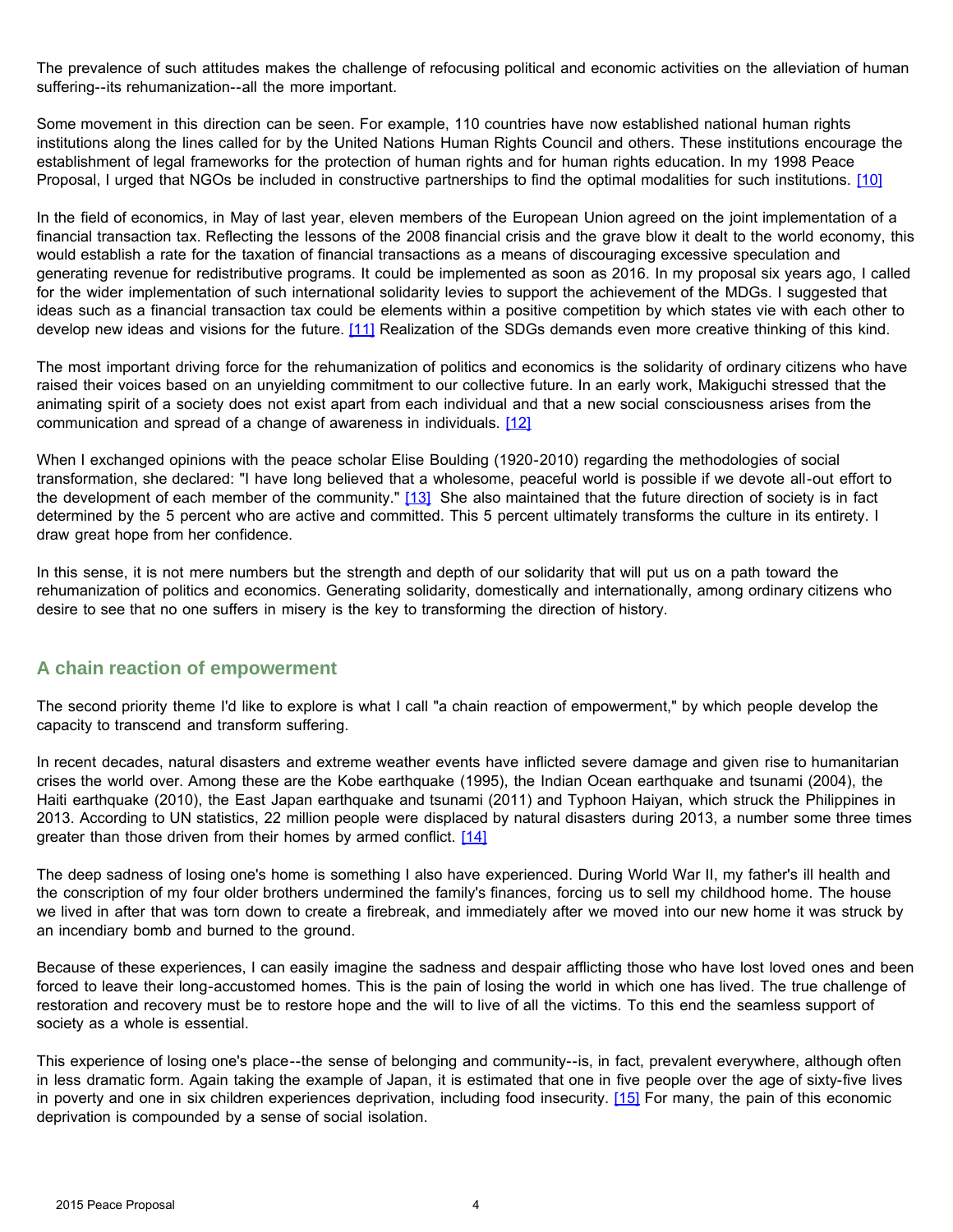<span id="page-4-0"></span>In the search for solutions to this problem, I think we can gain insight from the views of the American political philosopher Martha C. Nussbaum. Nussbaum has noted that traditional conceptions of the social contract were formulated without including women, the elderly, children and persons with disabilities. She also cites the influence of utilitarianism as a reason why the suffering of certain people is overlooked. She states:

> Thus one person's great pain and misery can be compensated for by a plurality of people's exceeding good fortune. Here a moral fact of paramount importance--that each person has only one life to live--has been effaced. [\[16\]](#page-20-1)

Nussbaum urges us to move beyond the idea of mutual advantage as the sole organizing principle for society and calls for a reconfiguration on the basis of a concept of human dignity that excludes no one. She asserts that every one of us, for reasons of ill health, age or accident, may at some point require the assistance of others to live. She urges that we all consider the question of a new direction for society as a matter of profound personal concern.

#### **The Four Encounters**

The story of the four encounters appears in various Buddhist scriptures as Shakyamuni's motivation for renouncing the secular world and pursuing a religious life. Shakyamuni was born a prince and led a secluded life within the palace, shielded from exposure to human suffering. On three rare excursions outside the palace walls he encountered a man withered with age, a person wracked with sickness and a corpse. Through these encounters, Shakyamuni awakened to the four sufferings of birth, sickness, aging and death. The fourth encounter was with a religious ascetic whose air of serene dignity inspired Shakyamuni to embark on a spiritual quest to understand how the sufferings of the human condition could be overcome.

Nussbaum's thesis has a great deal in common with Buddhism, which takes as its core concern the question of how we face the suffering that inevitably accompanies the life stages of birth, aging, sickness and death. As the famous story of the four encounters symbolizes, prior to entering the religious life Shakyamuni was grieved--even more intensely than by the reality of aging and illness--by the fact that people were forced to confront these sufferings in isolation, dying alone on a roadside or lying stricken with illness without attention or care. He appears to have been particularly moved by the rupturing of contact with others and the isolating nature of the experience of suffering.

In point of fact, alongside his activities as a teacher, Shakyamuni regularly nursed and cared for such people and he harshly admonished his disciples if they turned a blind eye to such conditions. There is a teaching to the effect that "When need arises, pleasant [it is to have] friends." [\[17\]](#page-20-2) Neither illness nor aging in any way diminishes the essential value of our lives. Despite this, people become increasingly desperate when they are alienated from others and unable to experience a sense of connection and being accepted as they are. This was something Shakyamuni could not ignore.

One of the key teachings of Mahayana Buddhism is the idea of dependent origination, that the world is woven of the relatedness of life to life. This understanding of interconnection can enable us to make even the painful experiences of illness and aging into opportunities to elevate and ennoble our lives and the lives of others. But mere

"When we bow to a mirror, the figure in the mirror bows back to us in reverence." [\[18\]](#page-20-2) As this quote illustrates, it is only when we sense and treasure in others a dignity as valued and irreplaceable as that in our own lives that our interconnection becomes palpable. It is then that the tears and smiles we exchange spark in each of us a courageous will to live.

intellectual awareness of interconnection is not enough to effect this positive transformation.

The psychologist Erik H. Erikson (1902-94), famous for his work on the conceptualization of identity, has offered a vision that closely resembles the dynamism of dependent origination:

> Here, living together means more than incidental proximity. It means that the individual's life-stages are "interliving," cogwheeling with the stages of others which move him along as he moves them. [\[19\]](#page-20-1)

Here, I would like to reference Erikson's ideas as I explore the infinite possibilities that arise from the teaching of dependent origination, namely, the capacity for self-empowerment which can enable people burdened by suffering to illuminate their community and society as a whole with the light of their inner dignity.

The first of Erikson's ideas I would like to reference is that the mature person needs to be needed. [\[20\]](#page-20-3) I understand this to mean that whatever our condition, so long as we are made to feel necessary to others, we will be moved by the desire to respond. This desire awakens the inner capacities of life, keeping alive the flame of human dignity.

This brings to mind the example of Elise Boulding, whom I quoted earlier, and the way she lived her final years. Some years before her passing, Dr. Boulding was visited by several SGI members. Already past eighty, she explained that while she no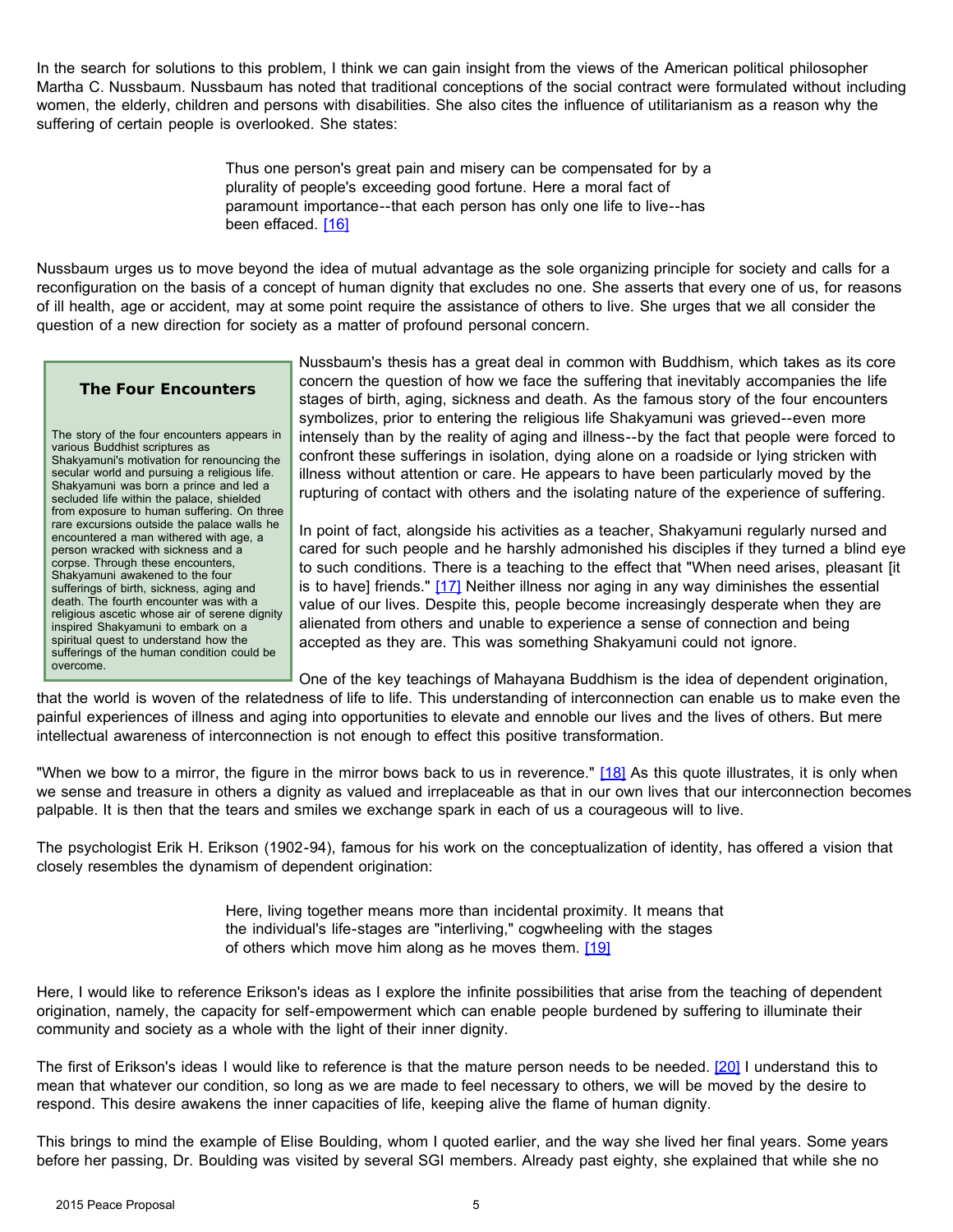<span id="page-5-0"></span>longer had the energy to undertake book-length works, she was able to contribute forewords to books written by friends and students, and happily responded to such requests.

After entering a care facility as her condition worsened, she spent each day motivated by the thought that there must be something she could do, despite the limitations she faced. Her student Dr. Kevin Clements recalls that she told him that she felt she could bring good to those around her by smiling and being complimentary to others and thanking the medical staff for their kindness. She continued, until just prior to her passing, to welcome visitors with a beautiful spirit of hospitality, just as she had always shown visitors to her home.

As Dr. Boulding demonstrated, we are always capable of maintaining a sense of connection with others, and through this can offer moments of authentic happiness to those around us, bringing our humanity to an ever-greater luster. These moments become the living record of our being, held in our own hearts and the hearts of others. This noble inner brilliance of life is the manifestation of an empowerment that persists under any circumstance.

Another element of Erikson's thought is the idea that the effort to reconfigure meaning has the power to prevent suffering from spreading and generating destructive cycles. We cannot redo our lives. But by recounting to others the steps that have led us to the present moment, we can reformulate the meaning of past events. Erikson considered this a source of hope.

This can be seen in the practice of the SGI's faith activities, in particular the sharing of personal experiences, through which practitioners together develop deepened confidence. This tradition of holding small group discussion meetings dates back to the time of the Soka Gakkai's founding president, Tsunesaburo Makiguchi.

Here people speak of what brings them happiness and how they find meaning in life, as well as such trials as the deaths of family members, illness, financial struggles, difficult work and family situations, the experience of discrimination or prejudice. It is a place of collective recognition of the weight and irreplaceable nature of each individual's life journey, a place where tears of joy and sadness are freely shared and people are encouraged in the struggle to transform suffering.

Through such sharing, the speaker develops a clear awareness that any and all experiences were in fact milestones in the formation of their present self, enabling them to use those experiences as fuel for their future progress. For listeners, the shared experience can help bring forth the courage needed to confront their own challenges. This chain reaction of empowerment, based on empathy, is at the heart of our practice of faith.

What I would also like to stress is the far-reaching impact of the life story of a single individual who has succeeded in discovering a sense of purpose from within the depths of personal suffering. These life stories transcend national boundaries, connect generations and offer courage and hope to many.

Erikson saw such a life in Gandhi and considered him an exemplar of his philosophy, even going so far as to write a biographical portrait. Erikson describes the young people who gathered around Gandhi as follows:

> These young people, then, highly gifted in a variety of ways, seem to have been united in one personality "trait," namely, an early and anxious concern for the abandoned and persecuted, at first within their families, and later in a widening circle of intensified concern. [\[21\]](#page-20-1)

This process no doubt mirrored Gandhi's own motivations. His experience of being discriminated against in his youth led to his struggle for human rights in South Africa and, eventually, his dedication to the nonviolent movement for Indian independence. His greatest desire was for all of humanity, without a single exception, to be liberated from oppression. It was this intense passion that moved the young people who worked with Gandhi.

After Gandhi's death, his example served as a guiding star for those struggling for the cause of human dignity, among them Martin Luther King Jr. and Nelson Mandela (1918-2013). When I met President Mandela in July 1995, we discussed an article about Gandhi's experience of being incarcerated that Mandela had contributed to an academic journal commemorating the 125th anniversary of Gandhi's birth, to which I had also contributed an essay. He stated:

> So endured Gandhi the prisoner at the beginning of our century. Though separated in time, there remains a bond between us, in our shared prison experiences, our defiance of unjust laws and in the fact that violence threatens our aspirations for peace and reconciliation. [\[22\]](#page-20-1)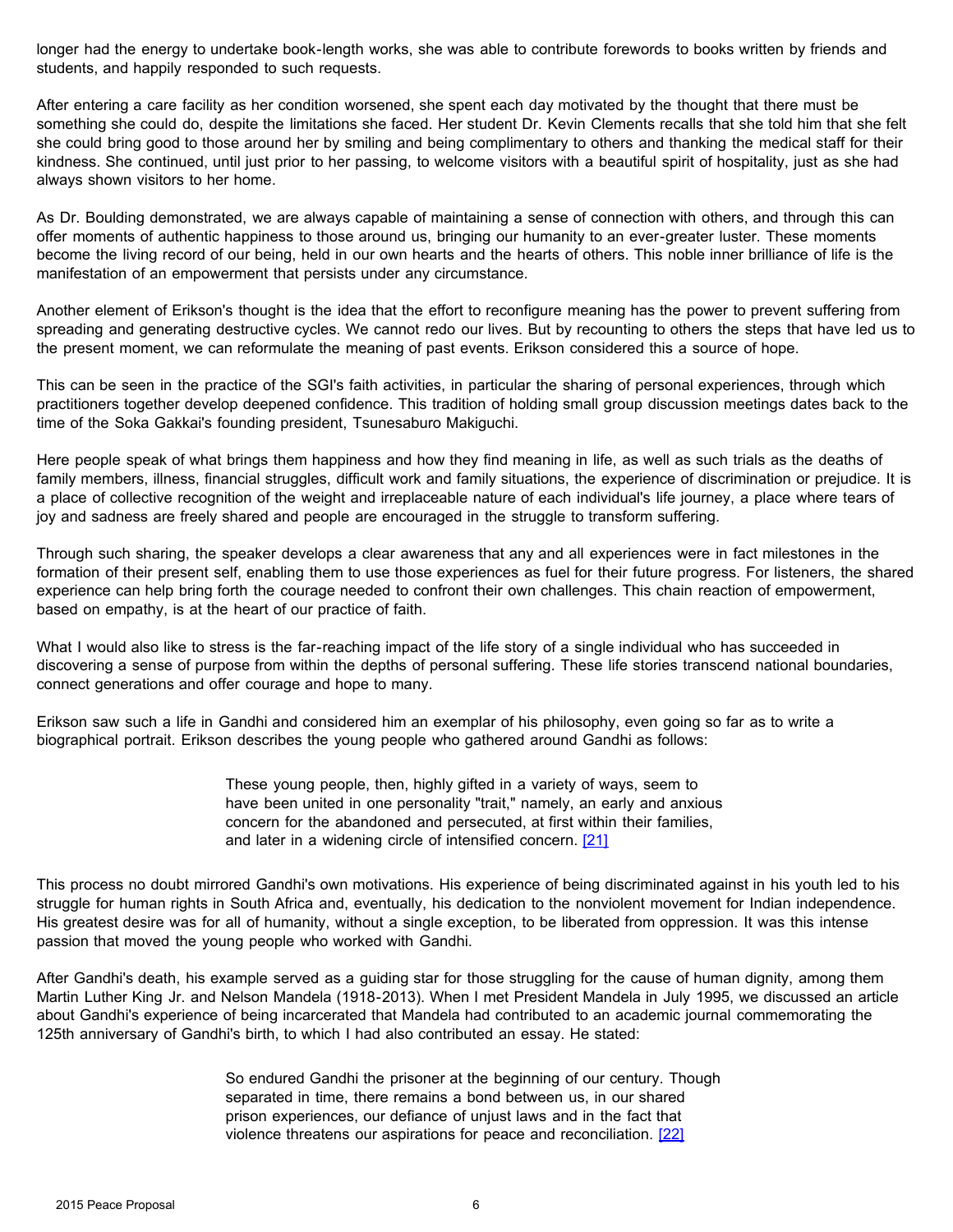That Gandhi had already trodden this path of trials was no doubt an important source of strength for Mandela as he remained unbowed through an imprisonment that lasted more than twenty-seven years.

Fifty years ago, I began writing the multivolume novelization of the history of the Soka Gakkai, *The Human Revolution,* whose core theme is that a great revolution in just a single individual can help achieve a change in the destiny of an entire society and make possible a change in the destiny of all humankind. This encapsulates the idea of a chain reaction of empowerment whose limitless possibilities expand in space to cross national borders and in time to link different generations.

### **The expansion of friendship as the basis for ending war**

The third priority theme I would like to discuss is the expansion of friendship across differences in order to build a world of coexistence.

In recent years, there have been important changes in the nature of conflicts that have raised new concerns. There has been an increasing incidence of the internationalization of internal conflicts as other countries and groups become active participants. Such developments have, for example, greatly complicated any prospect for a truce or peace in the Syrian civil war.

Further, the objective of military action has gradually shifted. The purpose of war as defined by the German military thinker Carl von Clausewitz (1780-1831) is to compel the opponent to accept one's will. Now, however, there is more emphasis on the elimination of any group considered to be the enemy. In conflict areas it has become all too common for remotely controlled military strikes to harm or kill civilians, including children. One can only speculate as to the final outcome of military action undertaken so unhesitatingly, with no thought of the humanity of the enemy or of the possibility that they also have a right to exist.

The horrors that result from dramatic advances in weapons technology combined with an eliminationist ideology not only run counter to the letter of International Humanitarian Law but, more fundamentally, are impermissible in light of the path of humanity.

Last year, the UN initiated debate on the threat posed by Lethal Autonomous Weapon Systems (LAWS), or "killer robots." We need to take full cognizance of the fact that we stand at the threshold of the full-scale automation of war.

At the same time, we should recognize that eliminationist ideologies are not limited to conflict areas but have taken root in various places around the world. In December 2013, the UN launched the Human Rights Up Front initiative, which aims to heed the warning implicit in individual human rights violations and respond to these before they escalate into mass atrocities or war crimes.

Hate speech, for example, is becoming a serious social problem in many countries. Even when it does not lead to the direct violence of hate crimes, it arises from the same malevolent urge to harm others. As such, it is a human rights violation that cannot be ignored. There is no one who would find violence or oppression based on prejudice directed at them or their families acceptable. But when it is directed at other ethnicities or populations, it is not unusual for people to consider it justified by some fault or failing on the part of the victims.

To prevent such situations from escalating, the first step is to develop the means of bringing oneself face to face with the other, free from this kind of collective psychology. To this end, an episode from the Vimalakīrti Sutra describing the interactions between Shakyamuni's disciple Shariputra and a female deity is instructive.

Shakyamuni urged his disciple Manjushrī to visit the home of the lay believer Vimalakīrti, who was suffering from illness. Another of his leading disciples, Shariputra, decided to accompany him. The visit occasioned a far-reaching discussion between Manjushrī and Vimalakīrti on the Buddha's teachings.

When this discussion reached its climax, a goddess who was among the listeners adorned everyone with flowers as an expression of joy. Shariputra, saying that such

#### **The Vimalakīrti Sutra**

The Vimalakīrti Sutra is a Mahayana Buddhist sutra. Vimalakīrti, the protagonist of the sutra, is a wealthy and prominent citizen of Vaishālī during Shakyamuni's time. Vaishālī is thought to have been located in the present-day northwestern Indian state of Bihar. Vimalakīrti had mastered the Mahayana doctrines and was skillful in imparting them to others. He represents the ideal Mahayana lay believer. The sutra relates various accounts of how Vimalakīrti had demonstrated a better understanding of the Buddhist teachings than Shakyamuni's ten major disciples. Among the teachings that the sutra expounds are the ideal of the bodhisattva, which is to draw no distinction between self and others, and non-duality or the oneness of seemingly diametrically-opposed phenomena such as life and death and good and evil.

flower petals were not appropriate to a practitioner of the way, attempted to brush them off, but they stuck to him. Seeing this, the goddess said, "Flowers do not have a discriminatory consciousness; yet you discriminate among people," thus pointing out the attachments that held Shariputra in their grasp.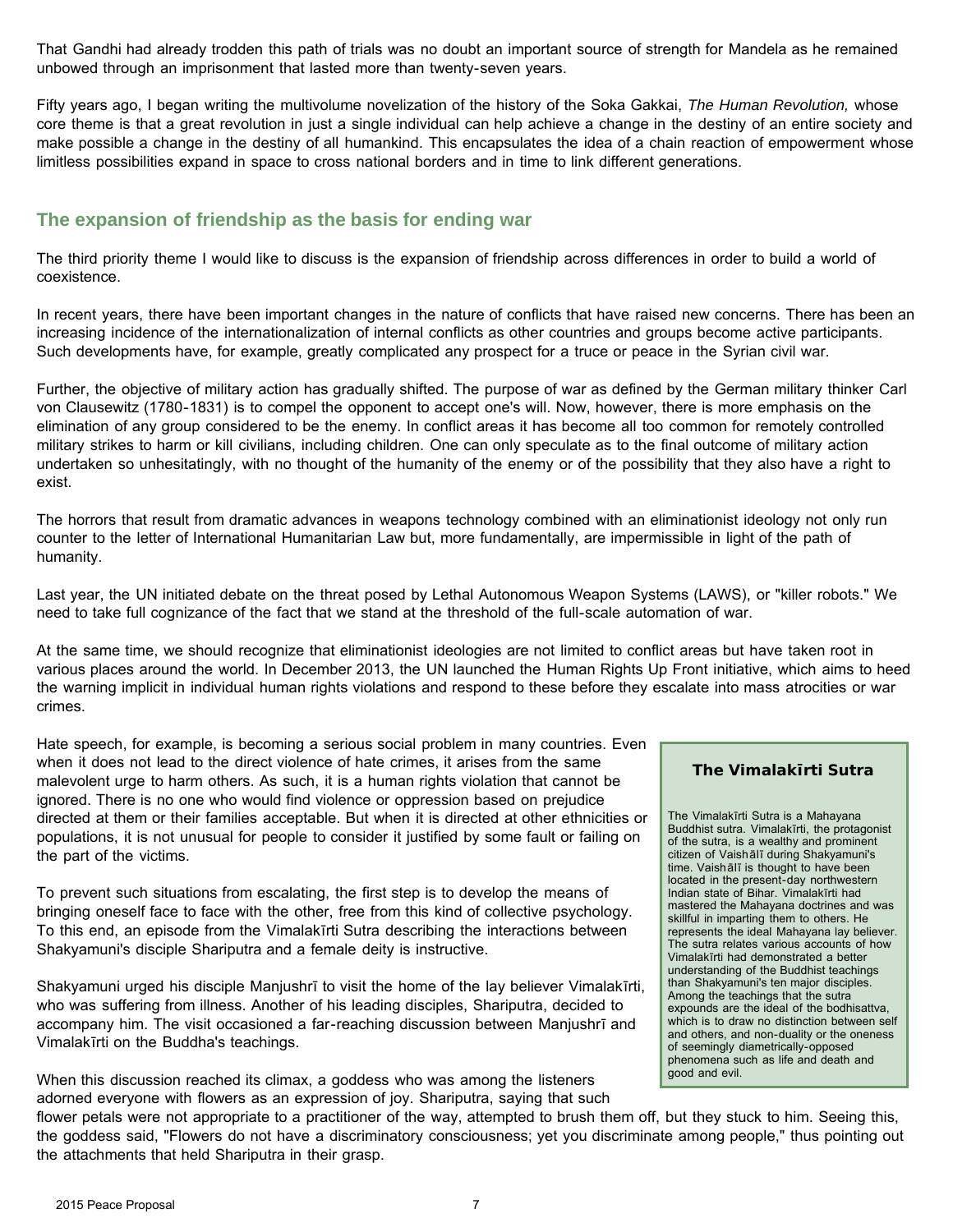<span id="page-7-0"></span>Shariputra recognized the truth of what she said, but as he continued to question her, the goddess used her magical powers to change Shariputra into her form and herself into his. She continued to point out to the baffled Shariputra the depths of his discriminatory consciousness, and then returned them both to their original forms. Through this astonishing sequence of events, Shariputra realized that we must not allow our hearts to become caught up in external appearances and that all things are without fixed form or characteristics.

What I think is significant here is how this experience of exchanging forms made it possible for Shariputra to become vividly conscious of the discriminatory gaze he had been directing against this female deity, and that as a result he was able to become deeply aware of his error.

With the advance of globalization, there is more and more movement across borders, and many people, through the experience of visiting or living in another country, have been forced to recognize the kind of discriminatory gaze that they had unconsciously cast on other groups when they were living in their country of origin. This makes it all the more important that people exert themselves to understand the other and see things through their eyes.

Without such efforts, particularly in times of heightened tensions, it is all too easy for our own ideas of what constitutes peace or justice to become a threat to the lives and dignity of others. This is why the reversal of perspectives experienced by Shariputra is so important. It opens us up to seeing the threat implicit in the gaze we direct at others. It encourages us to actively imagine the threats felt by others to themselves and their families and subverts our assumptions and assertions.

When Shariputra was first encouraged by Shakyamuni to visit the ailing Vimalakīrti, his initial response was one of hesitation, and when he arrived with Manjushrī, he was first concerned about the fact that there was no place for him to sit. For his part, Vimalakīrti, when asked the cause of his illness by Manjushrī, responded, "Because all the living beings are ill, I am ill also." He went on to say that his visitors, if they were truly concerned for his well-being, would best express that by caring for and encouraging others suffering from illness. Thus while Shariputra was occupied with an obsessive concern for himself, Vimalakīrti was focused on the reality of suffering experienced by all people, regardless of circumstance and the distinction between self and other.

When we look at current conditions in the world through the lens of the contrast portrayed in this sutra, we can extract the following lesson: While peace and justice should be experienced as a common good, when they are rendered divisible by an excessive concern with the self they can serve to justify violence and oppression against other groups with whom we find ourselves in conflict.

This is why expanding human solidarity based on a shared concern for the threats faced by all of us--such as the increasing incidence of extreme weather events accompanying climate change or the catastrophic damage wrought by the use of nuclear weapons--holds the key to the alleviation of human suffering.

The one thing any of us can do at any time to contribute to building that solidarity is to generate a broader network of friendship through dialogue. In my exchanges about Islam and Buddhism with the late Indonesian president Abdurrahman Wahid (1940- 2009), he stressed that dialogue gives a human face to those who may be from a different ethnic, cultural or historical background. Through encounters and repeated interaction, we become attuned to the narratives of each other's lives. Even as we recognize and appreciate the great importance of such attributes as religion or ethnicity, we do not allow that to become the sole focus of our encounter. The shared feeling and trust fostered through these encounters give rise to unique melodies that can only be woven by these two lives. This, I believe, is the true value and meaning of friendship. Or, as the historian Arnold J. Toynbee (1889-1975) put it, "Such glimpses of the real world are gleanings of priceless value." [\[23\]](#page-20-3)

Friendship evolves freely when we refuse to be overly concerned with our respective attributes and instead see the other in the brilliant light of their humanity. Starting with my dialogue with Dr. Toynbee forty-three years ago, I have since had the privilege of engaging in exchanges with leading figures from many different cultural, ethnic, religious and national backgrounds. The linking thread has always been a shared concern for the human future, and through our exchanges we have developed richly rewarding friendships.

The members of the SGI have, through friendship and one-to-one exchanges, worked to realize the transition from a culture of war dominated by ideologies of exclusion to a culture of peace in which differences are celebrated as the source of human diversity and there is a shared vow to defend one another's dignity.

By promoting cultural and educational exchanges, we have created opportunities for people of different countries and regions to meet face to face, to build trust and extend friendship. It has been our hope that such bonds of friendship will counteract any tendency toward xenophobic ideologies that could arise, particularly in times of heightened tensions between states. In this way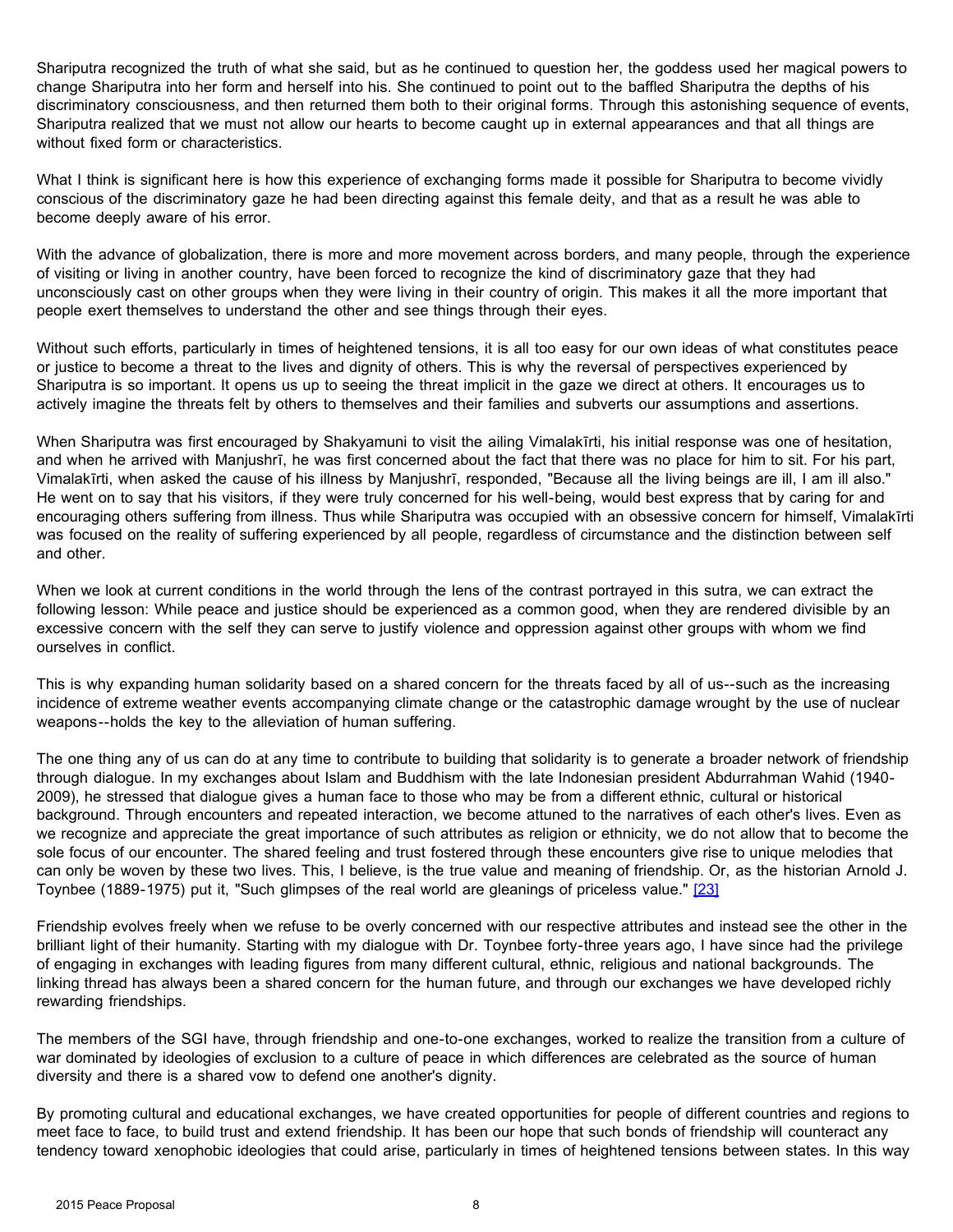<span id="page-8-0"></span>we have sought to build robust societies resistant to the negative forces of collective psychology. Even when political or economic relations have chilled, we have worked to keep the pathways of dialogue and communication open, an effort that has spanned generations.

Last year, the Min-On Concert Association, which I founded in 1963, established the Min-On Music Research Institute. Based on Min-On's five decades of experience promoting musical and cultural exchange with troupes and institutions in 105 countries and territories, this new research institution will explore the role and potential of music and the arts--the power of culture--in creating peace.

Further, through interfaith and cross-civilizational dialogue events organized by different SGI national organizations, we have sought to share lessons about means of disrupting entrenched cycles of hatred and violence. Taking the determination to alleviate human suffering as our point of departure, we have engaged in discussions of shared concerns in order to bring forth the wisdom fostered within each cultural and religious tradition and clarify the ethics and behavioral norms that can break through impasses.

The following words of former Czech president Václav Havel (1936-2011) in 1996 are germane here: "The only meaningful task for the Europe of the next century is to be the best it can be, that is, to resurrect and imbue its life with its best spiritual traditions and thus help to shape creatively a new pattern of global coexistence." [\[24\]](#page-20-3) Here, if in place of "Europe" we read our respective civilization or religion, Havel's appeal describes a model for the type of dialogue we seek. Through dialogue, we share the vital energy of the best in our respective spiritual traditions; we hone the vision that enables us to experience the fullness of our humanity; we learn to initiate shared action based on our best selves. This is the true significance of interfaith and cross-civilizational dialogue.

Through all these activities, we have sought to help people refuse complicity in violence and oppression, to enhance the magnetism of an ethos of coexistence and build bulwarks against war. We have worked to forge human solidarity based on the shared determination to prevent the misery we would never wish for ourselves from being visited on anyone else.

In the Vimalakīrti Sutra, there is a scene describing the appearance of a jeweled canopy that covers the entire world. Five hundred youths had gathered around Shakyamuni, each holding their own jeweled parasol. This magnificent canopy came into being when the individual parasols held by each of the youths joined together in an instant, symbolizing their desire to create a society of peaceful coexistence. Their respective parasols no longer served just to protect each of them from wind and rain or the burning rays of the sun. Rather, these youths who had each traveled their separate path in life, rose above their differences in a single shared determination, and it was this that brought this vast protective canopy into being. I see this as a beautiful symbol of the limitless possibilities of human solidarity.

I believe that such solidarity is also expressed in the new international development goals to be adopted by the United Nations toward the year 2030--the determination to protect the lives and dignity of all people on Earth from every form of threat and misery--and it is through such solidarity that these goals will be realized.

# **The creative evolution of the UN**

Next, I would like to offer specific proposals on issues that urgently require a creative approach that goes beyond the scope of conventional thinking if we are to eliminate misery from the face of the Earth.

As I recall the seven-decade history of the United Nations, I am reminded of the words of the second Secretary-General Dag Hammarskjöld (1905-61) in his annual report of 1960:

> The United Nations is an organic creation of the political situation facing our generation. At the same time, however, the international community has, so to say, come to political self-consciousness in the Organization and, therefore, can use it in a meaningful way in order to influence those very circumstances of which the Organization is a creation. [\[25\]](#page-20-1)

Despite the structural constraints and limitations it faces as an organization composed of sovereign states, the UN has over the years fostered and nourished the self-consciousness of the international community, and it is this that can provide it with the impetus to fulfill its original mission.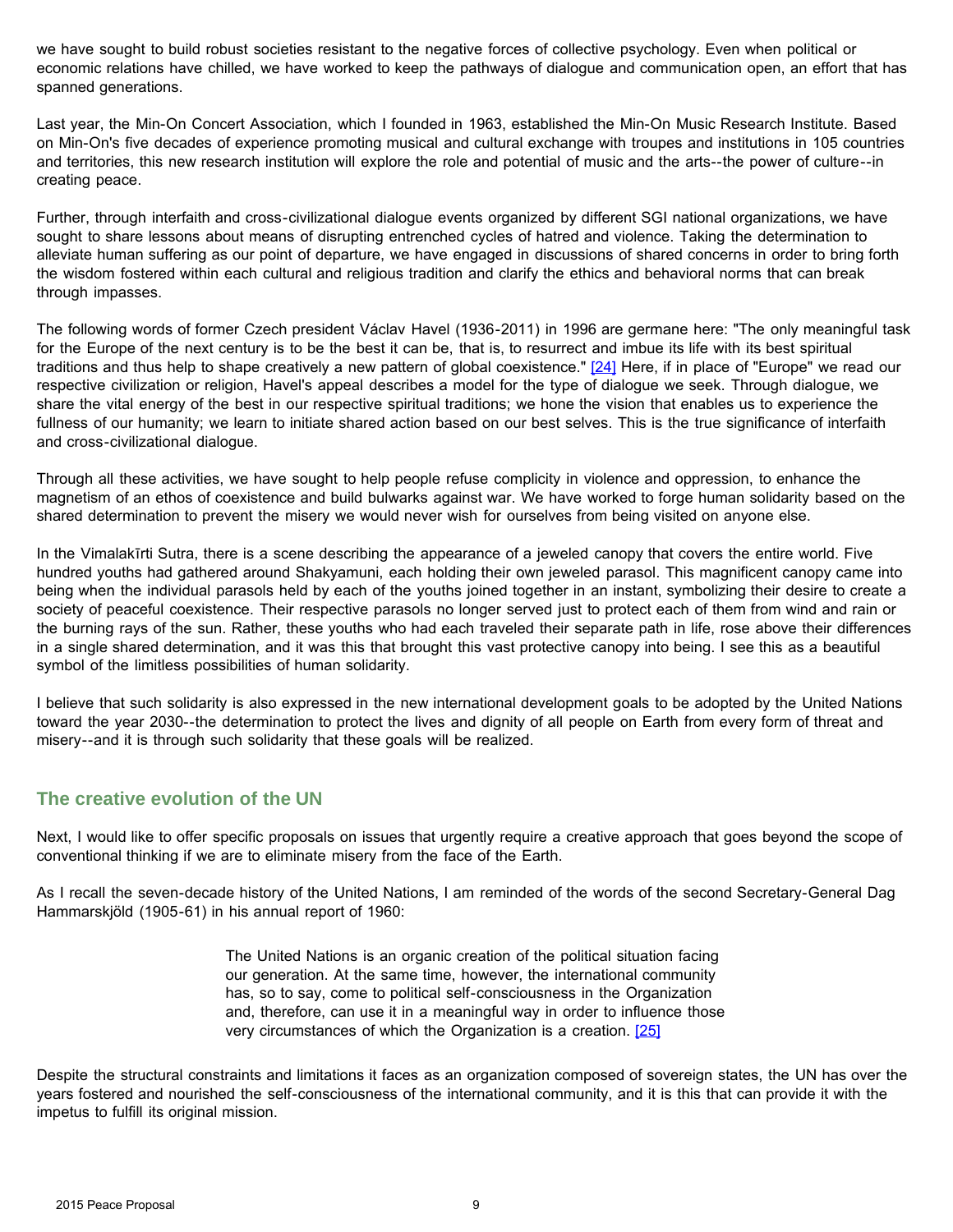<span id="page-9-0"></span>In fact, through its efforts to realize the spirit of the Charter, the UN has influenced the policies of governments by clearly laying out a set of principles that no nation should undermine. One example is the Universal Declaration of Human Rights (UDHR).

**Drafting of the Universal Declaration of Human Rights**

Following the end of World War II and reeling from its atrocities, the international community decided to create a document that would detail and guarantee the rights and freedoms of every individual everywhere, always. This task was taken up at the first session of the United Nations General Assembly in 1946, and the work of drafting a Universal Declaration of Human Rights (UDHR) was entrusted to a formal drafting committee chaired by Eleanor Roosevelt. The drafting committee consisted of members of the Commission on Human Rights from eight states, taking into consideration their geographical distribution. During the two-year drafting process, input and inspiration was also drawn from distinguished thinkers representing a wide range of values, belief systems and political ideologies from different cultures and societies across the globe.

The UDHR was adopted by the General Assembly on December 10, 1948, and, today, is available in 440 languages.

Jacques Maritain (1882-1973), the French philosopher who was deeply involved in the drafting process of the UDHR, stressed that people mutually opposed in their theoretical conceptions can come to a practical agreement regarding a list of human rights. [\[26\]](#page-20-3) The drafters of the UDHR could not have come to consensus across the differences of their ideological and cultural assumptions were it not for the power of the common platform provided by the UN.

Over the years, the UN has drawn public attention to urgent issues by formulating such concepts as sustainable development and human security and by designating International Years and UN Decades. It has also organized international measures to tackle violence against women and child labor, serious problems that might otherwise not be given adequate attention in domestic contexts.

The scope of protections guaranteeing people's lives and dignity has been steadily expanded, making international law applicable to not only states but also individuals through building "overlapping consensus" about such issues and focusing attention on the problems confronting the oppressed. I believe that only the UN can play such an indispensable role.

In adopting a new set of development goals to address the challenges facing us with a more ambitious remit than that of the MDGs, we should work together toward the creative evolution of the UN, in the spirit of tackling our problems "without the armour of inherited convictions or set formulas" [\[27\]](#page-20-3) in Hammarskjöld's words.

In what could be a harbinger of such efforts, the inaugural UN Environment Assembly was held in Nairobi, Kenya, in June 2014 with the participation of all member states as

part of the structural reform of the UN Environment Programme (UNEP). It was attended by a large number of stakeholders including representatives of civil society organizations engaged with environmental issues as well as representatives of the business community.

I have consistently emphasized two prerequisites for the resolution of global problems: the participation of all states and collaboration between the UN and civil society. It is necessary to develop shared action underpinned by these two pillars to confront not only environmental challenges but also the full range of threats to people's lives and dignity. This, I believe, should be at the heart of the creative evolution of the United Nations as it marks its seventieth anniversary this year.

In view of the UN's mission, I would like to make specific proposals in the following three fields in which I think there is urgent need for shared action to eliminate the word misery from the human lexicon:

> 1. The protection of the human rights of displaced persons and international migrants;

2. The prohibition and abolition of nuclear weapons; and

3. The achievement of a sustainable global society.

### **Protecting the human rights of displaced persons**

The first field for shared action is to protect the human rights of refugees, displaced persons and international migrants. I would like to propose the inclusion of specific protections for the rights and dignity of all such people in the SDGs slated for adoption by the General Assembly this fall.

As I mentioned above, what my mentor Josei Toda had in mind when he expressed his desire to rid the world of misery was the large numbers of refugees and their unspeakable suffering following the Hungarian uprising of 1956.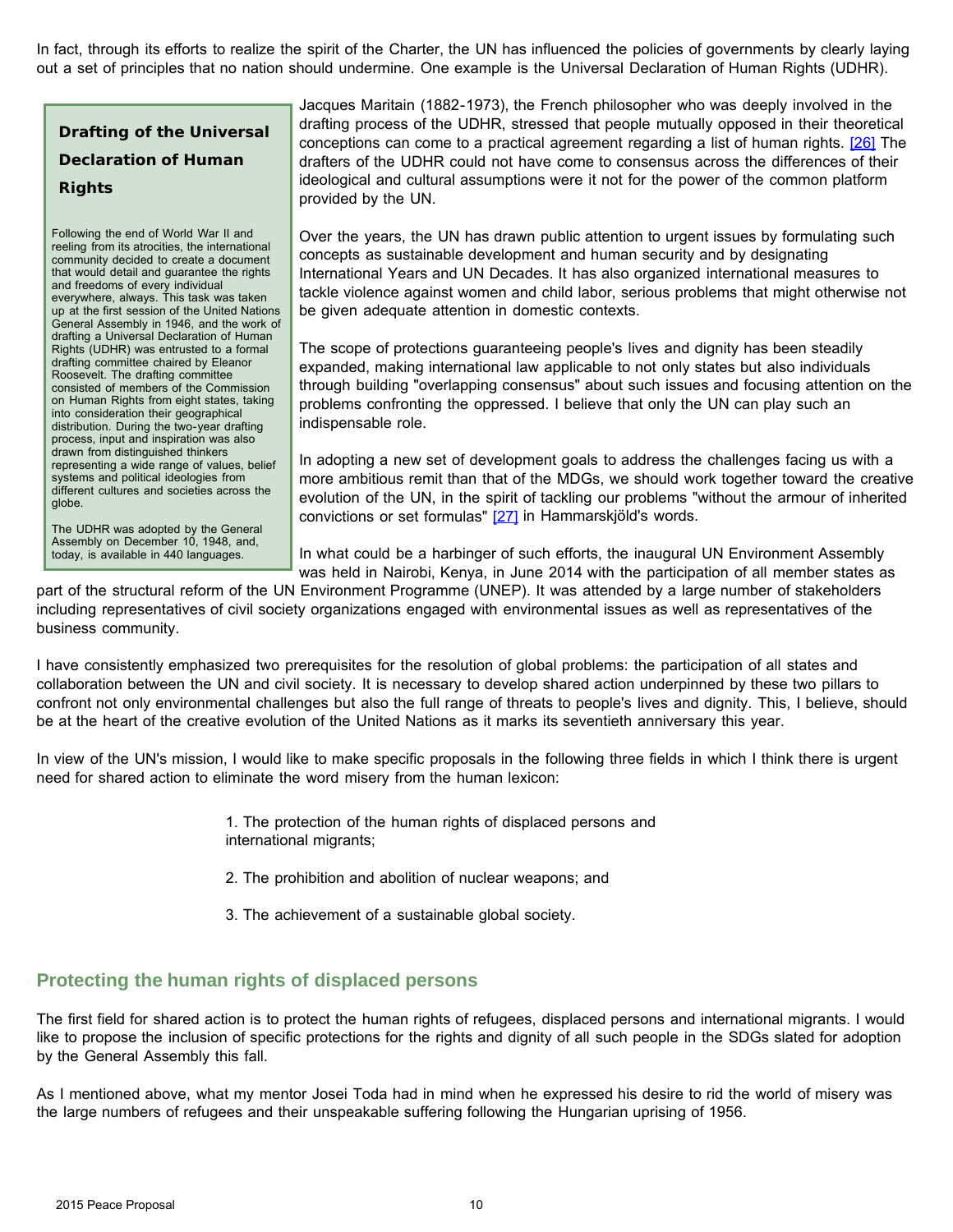<span id="page-10-0"></span>It was the political theorist Hannah Arendt (1906-75) who called the twentieth century a century of refugees. She wrote:

Something much more fundamental than freedom and justice, which are rights of citizens, is at stake when belonging to the community into which one is born is no longer a matter of course and not belonging no longer a matter of choice. [\[28\]](#page-20-1)

The foundation of human dignity is the existence of a world in which we can fully experience and express our identity; to be cut off from this world and all the human rights associated with it is the source of the suffering of displaced persons.

The Office of the United Nations High Commissioner for Refugees (UNHCR) was originally established in 1950 as a temporary agency with the mandate to protect refugees in Europe in the aftermath of World War II. In addition to the flood of refugees sparked by the Hungarian uprising, further refugee crises arose in Asia, Africa and other parts of the world, requiring the repeated extension of the UNHCR mandate. In 2003, the General Assembly adopted a resolution that removed "the temporal limitation on the continuation of the Office . . . until the refugee problem is solved." [\[29\]](#page-20-3)

UNHCR has made major contributions in assisting refugees, and the SGI has worked to support these activities in various ways. But the refugee problem stubbornly defies solution in today's increasingly chaotic world--a total of 51.2 million people are currently refugees, internally displaced persons or asylum-seekers, and half of these are under eighteen years of age. [\[30\]](#page-20-4)

Of particular concern are protracted refugee situations, where people have been forcibly displaced from their country of origin for five years or longer. Such people account for more than half of the refugees covered by UNHCR's mandate, with an average displacement period of some twenty years. [\[31\]](#page-20-4) This means that not only these individuals but also their children and grandchildren may be forced to live in extremely unstable political, economic and social circumstances.

Equally alarming is the problem of statelessness, which is estimated to affect more than 10 million people around the world. [\[32\]](#page-20-4) Being stateless means being denied such services as health care and education, or in some cases being forced to conceal one's status and live in the shadows in order to protect one's family. More and more children whose parents have fled violence and human rights oppression are born stateless, with no access to legal documentation. In November 2014, UNHCR launched a global campaign to eradicate statelessness within the next ten years.

In his 1903 work *The Geography of Human Life,* Tsunesaburo Makiguchi argued that people's identity can be developed on three levels: as a citizen of a local community in which their life is rooted, as a citizen of a national community within whose borders their social life takes place and as a citizen of a global community with an awareness of their connections with the world. He stressed that the unique potential of the individual could be most richly expressed when we fully develop this kind of multilayered identity.

In this sense, protracted refugee situations and statelessness not only deny individuals the opportunity to participate in the social life of the nation: They are also prevented from building bonds with their neighbors in their local community and from taking shared action with people of other countries toward the creation of the kind of world in which they want to live. In other words, they are denied the chance to fully be themselves.

Positioning the alleviation of the suffering of such people as a key objective of the creative evolution of the United Nations is necessary if the inclusiveness of "all people everywhere"--sought for in the new SDGs--is to be realized. And this fully accords with the ideal of universal human rights to which the UDHR so powerfully aspires.

Likewise, the human rights situation of the world's 232 million international migrants demands urgent attention.

In countries undergoing prolonged economic recession and heightened social unrest, there is a growing tendency to view migrant workers in a negative light and subject them and their families to discrimination and hostility. As a result, their opportunities for regular employment and their rights to education and medical treatment may be severely limited, and all too often society turns a blind eye to the unjust treatment they face in daily life.

As migrant workers and their families are becoming increasingly marginalized and isolated, the UN has initiated efforts to counter misunderstanding and prejudice. At a High-level Dialogue on International Migration and Development held in October 2013, governments agreed that the important relationship of migration to development should be reflected in the new SDGs.

Here, I would like to propose that this issue be considered not only within the context of development; that the goal of protecting the dignity and basic human rights of migrant workers and their families be explicitly included in the SDGs with a stress on alleviating the suffering they face.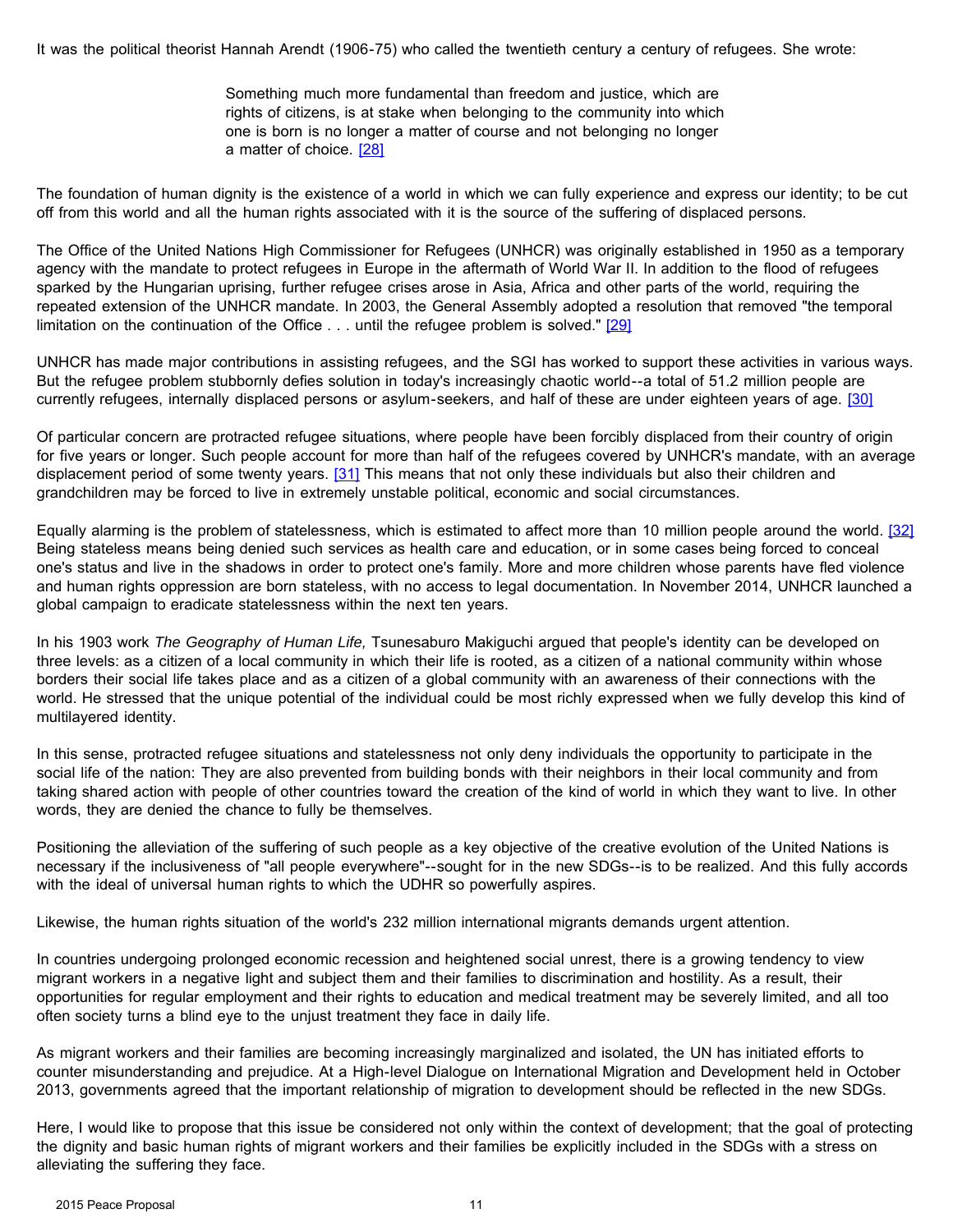<span id="page-11-0"></span>Policies designed to protect international migrants need to be strengthened. This should include but not be limited to existing frameworks: the International Convention on the Protection of the Rights of All Migrant Workers and Members of Their Families (which was adopted in December 1990 but only ratified by a limited number of countries) and the Decent Work Agenda developed by the International Labour Organization.

I would further like to propose the development of mechanisms by which neighboring countries can work together for the empowerment of displaced persons, particularly in regions that have accepted large numbers of refugees.

In addition to armed conflicts, in recent years natural disasters and extreme weather events have forced many people to flee their homes and seek refuge. In this context, I would like to draw attention to the regional consultations in advance of the World Humanitarian Summit to be held in Istanbul, Turkey, in 2016. The summit aims to explore ways in which the global community can best come together to address humanitarian crises caused by conflict, poverty, natural disasters and extreme weather events.

The regional consultation held in July 2014 in Tokyo had a particular emphasis on response to disasters. The importance of ensuring that those afflicted by disaster are given a central role in the humanitarian process was consistently emphasized, as was the need to bolster efforts toward their empowerment in order that they might live in dignity.

This has also been the approach taken by the SGI in the course of assisting the recovery of communities affected by natural disaster. People who have experienced deep suffering themselves can better understand and share the pains of the afflicted. Such networks of empathy can provide invaluable support to people in need and bring forth from within the will to move forward.

The Third UN World Conference on Disaster Risk Reduction is scheduled to be held in Sendai in northeast Japan in March 2015, the fourth anniversary of the March 11, 2011, earthquake and tsunami. Among the side events, the SGI will cosponsor a symposium on "Enhancing Resilience in Northeast Asia through Disaster Risk Reduction Cooperation," where civil society representatives from China, South Korea and Japan will explore the possibilities for deepened collaboration in the area of disaster prevention and recovery. Local Soka Gakkai youth members will also organize a symposium on disaster risk reduction and the role of young people and will participate in discussions on the role of faith-based organizations in disaster risk reduction.

These events will focus on empowering people who have been affected by disaster so they can play a key role in enhancing the resilience of society. This is of equal importance in efforts to ensure the dignity and human rights of refugees as more and more of them find themselves in prolonged displacement situations. The fundamental nature of the suffering experienced by people in humanitarian crises remains the same, regardless of the cause: They are driven from their homes, the foundations of their lives destroyed. What matters most is how such individuals can discover renewed sources of hope.

The fact that more than 80 percent of the world's refugees are being hosted by developing countries heightens the relevance of the steps being taken in Africa to deal with the issue of protracted displacement. Efforts to build a framework for regional cooperation have been made through the African Union (AU) and the Economic Community of West African States (ECOWAS).

There is interesting research that suggests that, in response to prolonged displacement situations in Africa, progress is being made in "de facto integration," which has been defined as when people (1) are not in danger of deportation, (2) are not confined to camps, (3) are able to sustain livelihoods and support themselves and their families, (4) have access to education, vocational training and health care, and (5) are socially networked into the host community through ceremonies such as weddings and funerals. The research suggests that this kind of "de facto integration" can be observed in several agricultural regions. [\[33\]](#page-20-4)

Following the call made by the ECOWAS Council of Ministers in May 2008 for equal treatment between refugees and other ECOWAS citizens, displaced persons living in Nigeria and elsewhere were issued passports by their home countries. As a result, many of them have been able to establish a new status as migrant workers, opening a way for them to formally settle in the host country.

The Nigerian author Wole Soyinka, whom I have the honor of considering a friend, has stated that using imagination to put oneself in another's place is the foundation of justice. [\[34\]](#page-20-4) I think one key to a solution to the refugee issue can be found in the spirit of Africa, a continent with a long history of movements among people and a tradition of tolerance toward people of different cultures.

Here I am reminded of my first visit to the United Nations Headquarters in New York, in October 1960. Struck by the fresh energy of representatives of newly independent African nations, I gained the conviction that the twenty-first century would be the century of Africa.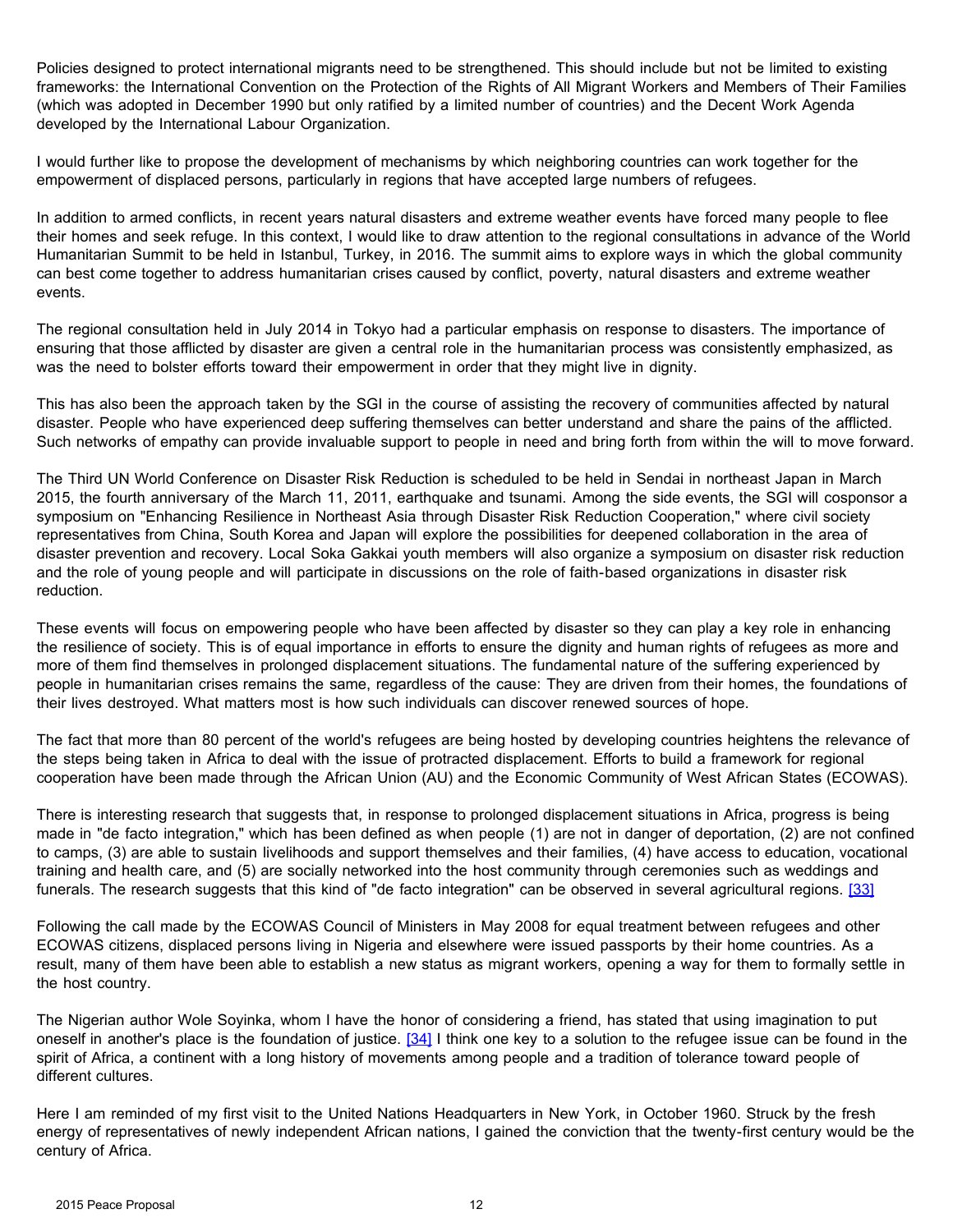<span id="page-12-0"></span>The struggle for human rights of former South African President Nelson Mandela and the tree-planting movement led by Kenyan environmental activist Wangari Maathai (1940-2011) provide examples of groundbreaking initiatives that could herald the arrival of a keenly sought twenty-first century of peace and humanitarianism which have originated in Africa.

Despite numerous challenges, African nations have continued to explore ways of addressing the problem of forced displacement through regional cooperation. As the UN prepares to adopt a new set of development goals, the wisdom and experience of Africa can, in the words of the South African anti-apartheid activist Steve Biko (1946-77), contribute to "giving the world a more human face." [\[35\]](#page-20-4)

I would like to call for greater regional cooperation--along the lines of the African example--in the Asia-Pacific region, host to a large number of displaced persons, and in the Middle East, where there has been a sharp increase in the number of refugees resulting from the Syrian civil war.

As one element of such initiatives, I would like to suggest that neighboring host countries collaborate to promote the empowerment of refugees. Specifically, I would like to propose regional joint empowerment programs by which educational and employment assistance projects include both the refugee population and the youth and women of the host country. This would provide opportunities for members of the refugee and host country populations to develop deeper bonds, creating a sustainable framework for refugee support and enhancing the resilience of the region as a whole.

#### **Abolishing nuclear weapons**

The second field for shared action I would like to consider is toward the realization of a world without nuclear weapons.

The first resolution taken up at the first session of the newly established UN General Assembly in January 1946 addressed the problem of atomic weapons. During the process of drafting the UN Charter, the existence of atomic weapons was yet to become public knowledge and discussions were more focused on security than disarmament. However, just a little over a month after the adoption of the Charter in late June 1945, atomic bombs were dropped on the cities of Hiroshima and Nagasaki. As news of this shocking event spread throughout the world, there were increasingly urgent calls for the UN to respond promptly to this new challenge.

Through the resolution, which called for "the elimination from national armaments of atomic weapons and of all other major weapons adaptable to mass destruction," [\[36\]](#page-20-4) the General Assembly unanimously sought the complete elimination of such weapons, without any exception.

This call was nearly forgotten amidst the steady heightening of Cold War tensions. However, the 1950 Stockholm Appeal gathered millions of signatures from around the world and was said to have had an impact on the decision not to use nuclear weapons in the Korean War, while the Pugwash Conferences on Science and World Affairs were established in 1957 by scientists from both sides of the East-West divide to address the threats posed by nuclear weapons. These and other civil society efforts generated momentum for an international legal framework on nuclear weapons.

Combined with lessons from incidents such as the Cuban Missile Crisis of 1962, which brought the world to the brink of a nuclear war, this finally resulted in the Treaty on the Non-Proliferation of Nuclear Weapons (NPT), which entered into force in 1970. Signatories to the NPT committed themselves to the good-faith pursuit of nuclear disarmament, the unfinished project first taken up by the UN at its inception. Today, however, forty-five years after the treaty's entry into force, the abolition of nuclear weapons has yet to be realized and progress on disarmament has stagnated.

Recently, the movement calling for a world without nuclear weapons has taken a new form. Last October, a total of 155 countries and territories signed a Joint Statement on the Humanitarian Consequences of Nuclear Weapons. Through this, more than 80 percent of the member states of the United Nations clearly expressed their shared desire that nuclear weapons never be used under any circumstances.

The humanitarian consequences of the use of nuclear weapons have now been the theme of three major international conferences, starting with the Conference on the Humanitarian Impact of Nuclear Weapons in March 2013 in Oslo, Norway, followed by international conferences in Nayarit, Mexico, and most recently in Vienna, Austria, last month.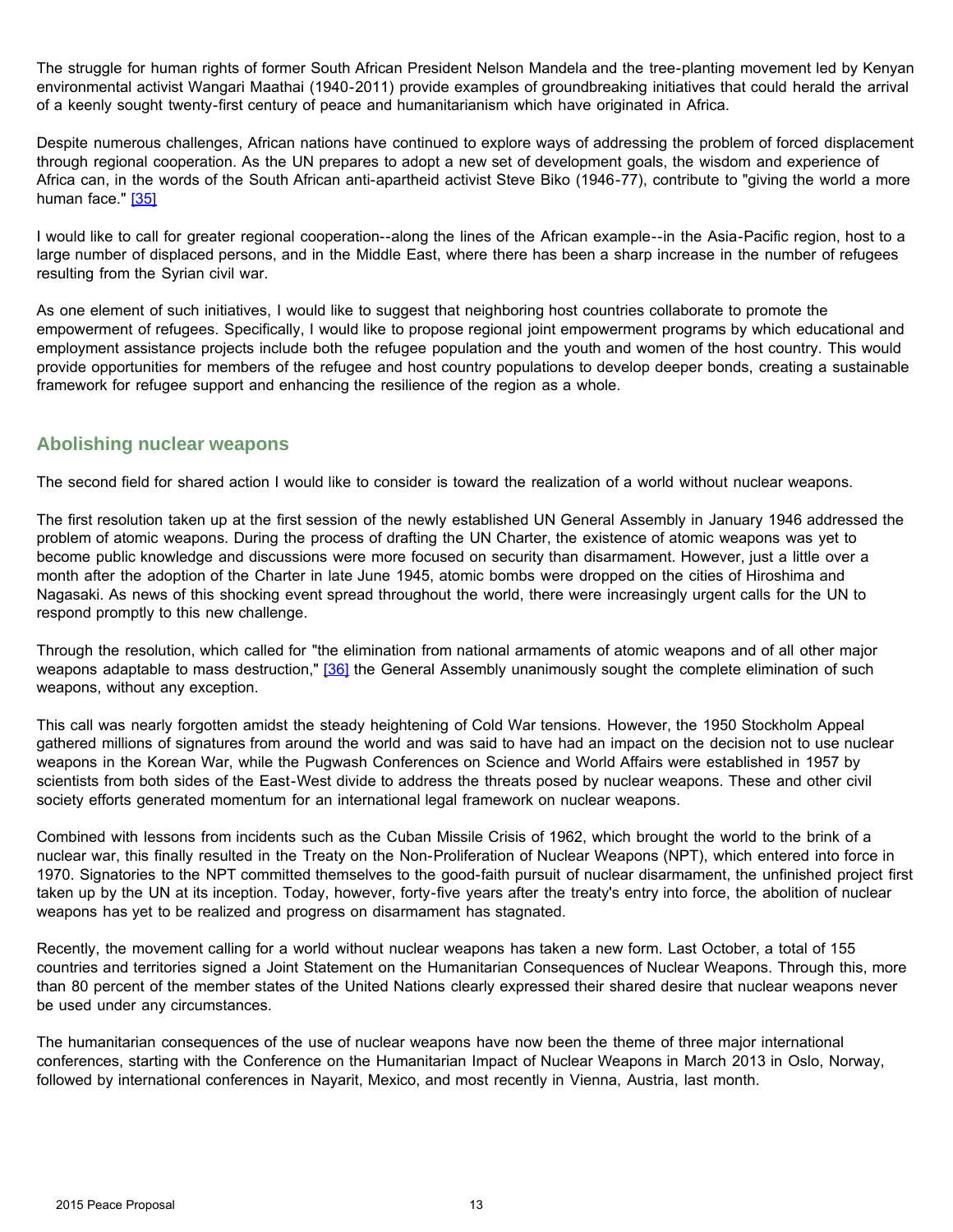<span id="page-13-0"></span>Among the findings revealed in this series of conferences, I believe the following three points are particularly important:

1. It is unlikely that any state or international body could address the immediate humanitarian emergency caused by a nuclear weapon detonation in an adequate manner and provide sufficient assistance to those affected.

2. The impact of a nuclear weapon detonation would not be constrained by national borders, would cause devastating long-term effects, and could even threaten the survival of humankind.

3. The indirect effects of a detonation would include the hampering of socioeconomic development and ecological disruption, with the effects being most concentrated on the poor and vulnerable.

At the Vienna Conference, the United States and the United Kingdom, both participating for the first time, publicly acknowledged the complex debate being conducted on the humanitarian consequences of nuclear weapons. As this demonstrates, the effects of any nuclear weapons use are such that the realities must be faced by all, including the nuclearweapon states.

However, when it comes to how to proceed from here, opinions are divided. The majority of the conference participants share the view that the only certain way to avoid the devastating consequences of nuclear weapons use is their abolition. In contrast, among countries possessing nuclear weapons and their allies is the deeply rooted idea that deterrence must be maintained and the best way to realize a world without nuclear weapons is through a gradual step-by-step process.

While the gulf between these two positions may appear great, they are actually connected by a bedrock of shared concern over the devastating impact of nuclear weapons. This is a concern held both by those who have signed the Joint Statement and those who have not. I therefore believe that it is important to take this concern as our point of departure in the search for shared action toward a nuclear-weapon-free world.

Based on this understanding, it is crucial for the nuclear-weapon states to consider what kind of initiative is needed to prevent irreparable damage for not only themselves and their allies, but for all countries. Here, I would like to examine from a variety of perspectives the inhumane nature of nuclear weapons above and beyond their sheer destructive capacity. It is these aspects that distinguish nuclear weapons and make them fundamentally different from other forms of weaponry.

The first aspect I would like to examine concerns the gravity of their impact--just what they are capable of instantaneously obliterating.

I was struck by the following words contained in the Report and Summary of Findings of the Vienna Conference: "As was the case with torture, which defeats humanity and is now unacceptable to all, the suffering caused by nuclear weapons use is not only a legal matter, it necessitates moral appraisal."  $[37]$  This appeal echoes the point that my mentor, Josei Toda, emphasized in the declaration calling for the abolition of nuclear weapons that he made in September 1957, at a time when Cold War tensions were rising and the nuclear arms race was accelerating. In the declaration, Toda urged:

> Although a movement calling for a ban on the testing of atomic or nuclear weapons has arisen around the world, it is my wish to go further, to attack the problem at its root. I want to expose and rip out the claws that lie hidden in the very depths of such weapons. [\[38\]](#page-20-1)



The Sixth Heaven of the World of Desire, also known as the Heaven of Freely Enjoying Things Conjured by Others, is the highest of the heavens located in the World of Desire in the Buddhist cosmology. It is here that *paranirmitavasavarti-deva,* the devil king of the sixth heaven, resides, sapping the life force of others and taking advantage of their efforts. He is said to harass practitioners of Buddhism to dissuade them from their practice and prevent them from attaining enlightenment.

Buddhism teaches that the most serious threat to human dignity is the evil arising from the fundamental delusion inherent in all life known as *paranirmitavasavarti-deva* or the devil king of the sixth heaven. This is a state manifesting the willingness to reduce the existence of each individual to insignificance and rob life of its most essential meaning. Toda asserted that what is hidden in the depths of nuclear weapons is this most extreme form of evil.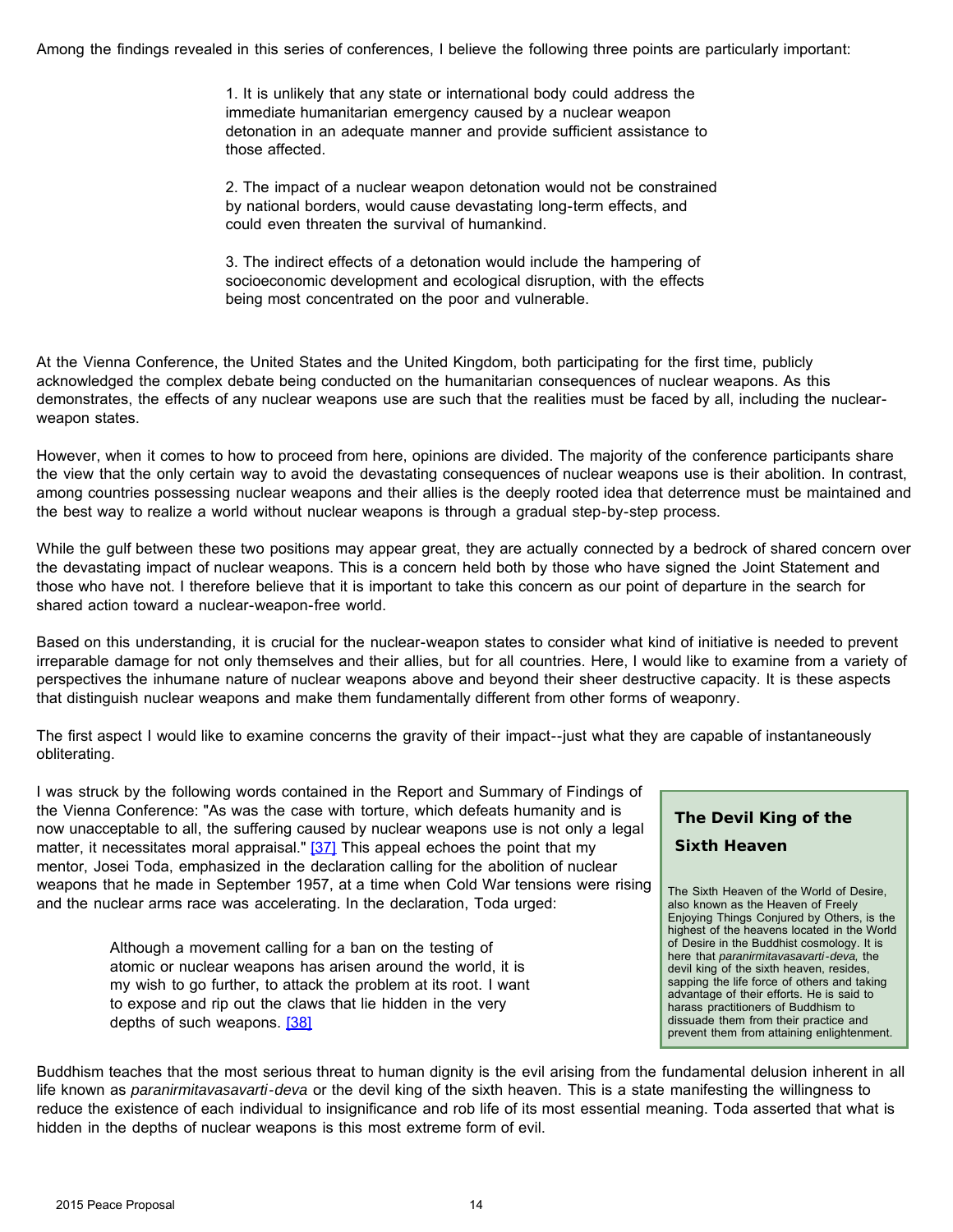<span id="page-14-0"></span>Therefore, he urged that we must go beyond the prohibition of the testing of nuclear weapons and reject the logic of nuclear deterrence, which is predicated on the readiness to sacrifice the lives of vast numbers of people. This is the fundamental solution to the threat of nuclear weapons and must be pursued in the name of the right of all the world's people to live.

Dr. Joseph Rotblat (1908-2005), who long played a central role in the Pugwash Conferences--which were established in 1957, the same year Toda made this declaration--once shared with me the following appraisal:

> Two approaches to nuclear weapons have been taken. One is the legal approach, and the second is the moral approach. Mr. Toda, as a religious person, took the latter. [\[39\]](#page-20-1)

There is an absolute normative prohibition against torture, which deems the act unjustifiable under any circumstances. Likewise, the time has come to challenge nuclear weapons from a moral perspective.

After World War II, following in the footsteps of the US, the Soviet Union successfully developed nuclear weapons; the UK, France and China followed suit. Nuclear weapons proliferation has continued even after the NPT entered into force, and the global nuclear standoff has come to be seen as an unchangeable and unmovable reality within the international community. Underlying this is the policy of nuclear deterrence, which, reduced to its simplest terms, accepts the possibility of annihilating an enemy population while enduring extensive damage in return.

As Toda laid bare, this goes beyond any distinction between friend or foe, instantly negating all the achievements of society and civilization, erasing the evidence of each of our lives, stripping all existence of meaning.

Masaaki Tanabe, who leads a project to recreate images of Hiroshima as it was before the atomic bombing, states, "There are things that just cannot be recreated even with the most advanced computer graphics technology." [\[40\]](#page-20-5) His words vividly illustrate the irreplaceable nature of that which has been lost.

A world of nuclear deterrence--a world secured by the prospect of imminent destruction--renders everything fragile and contingent. The absurdity of this situation generates a nihilism that has a profoundly corrosive effect on human society and civilization. This cannot be tolerated.

Additionally, as was discussed at the Vienna Conference in December 2014, there is always the danger of an accidental nuclear detonation through human error or technical fault, or of a cyber attack. Not only is this problem unanticipated by deterrence theory, it is a danger that increases in direct proportion to the number of countries that adopt or maintain a policy of nuclear deterrence.

During the Cuban Missile Crisis, the leaders of the US and the Soviet Union had thirteen days to seek ways to defuse the crisis. Today, if a missile carrying a nuclear warhead were to be accidentally launched, it could be as little as thirteen minutes before it reached its target. Escape or evacuation would be impossible, and the targeted city and its inhabitants would be devastated.

No matter how much effort people may have expended trying to live happy lives and no matter how long the span of time over which their culture and history may have developed, all of this would be rendered instantly meaningless. It is in this inexpressible absurdity that the inhumane nature of nuclear weapons is to be found, quite apart from the quantifiable measures of their enormous destructive power.

The second aspect of the inhumanity of nuclear weapons I would like to examine is the structural distortion that is generated by continued nuclear weapons development and modernization.

At the Vienna Conference, the impact of nuclear tests was included in the agenda for the first time. The term *hibakusha* is nowadays applied to all those who have suffered from radiation poisoning caused by nuclear weapons, and this of course includes those affected by the more than 2,000 nuclear tests that have been conducted worldwide.

It has been estimated that the Republic of the Marshall Islands experienced the equivalent yield of 1.6 Hiroshima-sized bombs every day throughout the twelve years that nuclear tests were being conducted. [\[41\]](#page-20-5) This fact testifies to the actual effects wrought by the policy of nuclear deterrence despite its claim to have prevented the use of nuclear weapons. That is, the nuclear deterrence policy in which threat is met with threat provoked a nuclear arms race resulting in an enormous number of nuclear weapons tests, generating, in the words of Marshall Islands Minister of Foreign Affairs Tony deBrum, "a burden which no nation, and which no people, should ever have to carry."  $[42]$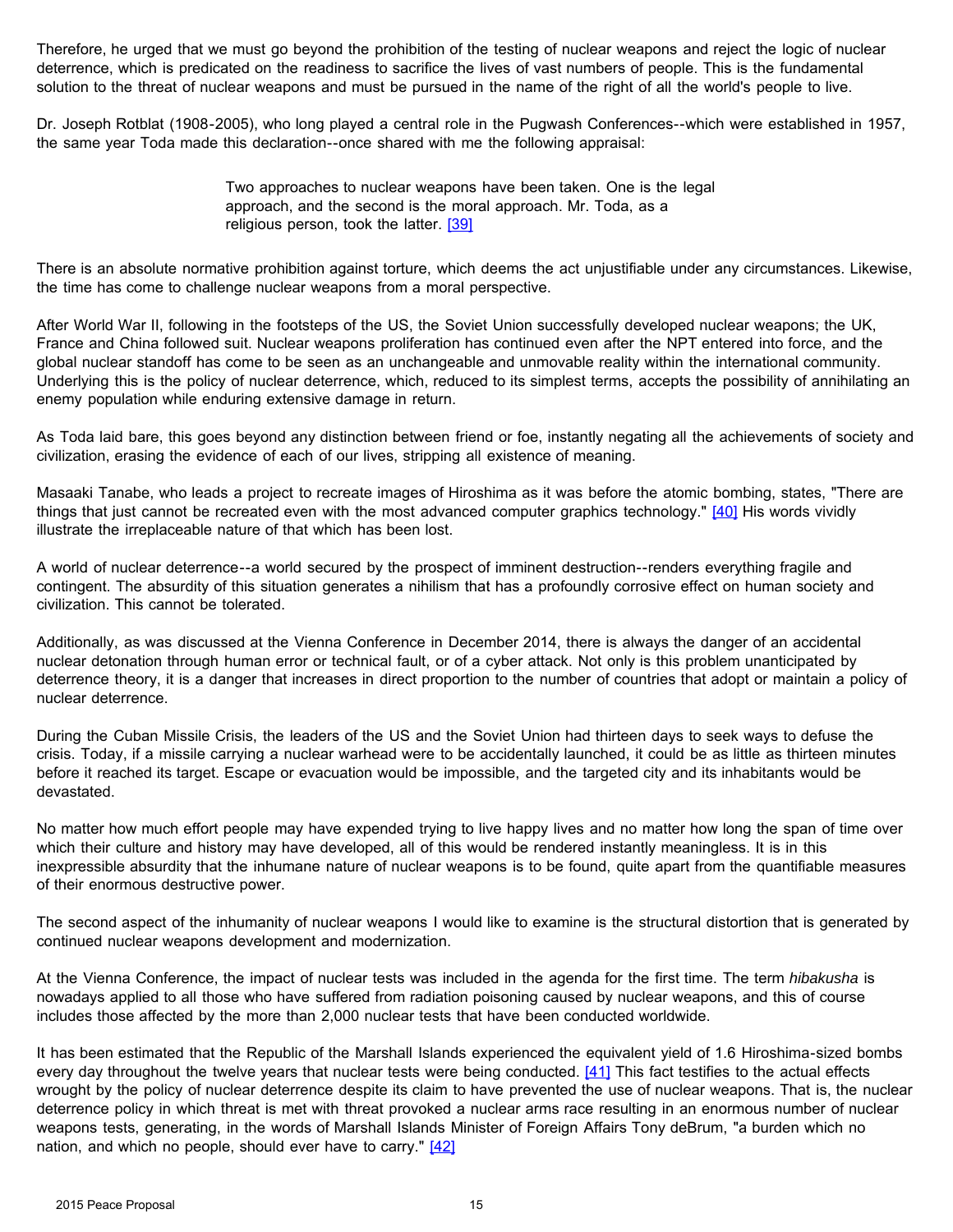<span id="page-15-0"></span>Since the adoption of the Comprehensive Nuclear-Test-Ban Treaty (CTBT) in 1996, the number of tests involving nuclear explosions has dropped to almost none. However, the fact that the CTBT has not entered into force despite having 183 signatories renders this de facto moratorium fragile.

Moreover, the CTBT does not prohibit the modernization of nuclear weapons, and as long as the policy of nuclear deterrence persists there is a structural incentive for one country to follow the modernization of another with modernization efforts of its own. Annual spending related to nuclear weapons, which already has reached US\$105 billion worldwide, is expected to increase further. [\[43\]](#page-20-5) If this enormous sum were to be directed at improving health and welfare in the nuclear states and at supporting developing countries where people continue to struggle against poverty and deprivation, the lives and dignity of huge numbers of people would be enhanced.

The continuation of nuclear weapons development not only goes against the spirit of Article 26 of the UN Charter, which calls for the "least diversion for armaments of the world's human and economic resources," but also results in the inhumanity of perpetuating a distorted global order in which people whose lives could easily be improved are forced to continue living in dangerous and degrading conditions.

The third aspect of the inhumanity of nuclear weapons I would like to touch upon is that the maintenance of a nuclear posture locks countries into continuous military tension.

At the 2010 NPT Review Conference, as one of the items for prompt action, the nuclear-weapon states committed to "further diminish the role and significance of nuclear weapons in all military and security concepts, doctrines and policies." [\[44\]](#page-20-5) They reported on their progress last year, but there has been little substantive change. Many leaders of the nuclear-weapon states acknowledge that it is extremely difficult to imagine situations where nuclear weapons would be used and that it is the nature of most contemporary threats that they cannot be countered by nuclear weapons. Yet adherence to policies of nuclear deterrence hinders the fulfillment of this commitment to disarmament.

At this point, it is perhaps difficult for the nuclear-weapon states to completely free themselves from concerns that they or their allies may be threatened by a nuclear attack. Despite such concerns, however, priority should be placed on the step-by-step removal of the underlying causes of tensions and working to create conditions in which response through the threatened use of nuclear weapons is no longer seen as the only option.

As was clarified in the 1996 Advisory Opinion of the International Court of Justice, not only the use itself of nuclear weapons but also the threat of use would generally be considered illegal.

Judge Ferrari Bravo, in a Declaration appended to the Advisory Opinion, commented that "the gulf separating Article 2, paragraph 4, from Article 51 [of the UN Charter] has widened, as a result of the great obstacle of deterrence which has been cast into it." [\[45\]](#page-20-5) As this indicates, the continuance of nuclear deterrence policy has transformed the understanding and practice of the right to self-defense from the way it was originally conceived by the framers of the Charter. While Article 2, paragraph 4, stipulates that the threat or use of force is in principle illegal, the existence of nuclear weapons has made necessary continual preparations for individual or collective self-defense, which are defined under Article 51 as a temporary measure to be taken until the Security Council is ready to act. Thus what was to be an exceptional measure has become regular practice, subverting the intent of the Charter.

Even after the end of the Cold War, this structure has not changed. Even without any armed clash or hostility between countries, the threat of use on which nuclear deterrence is premised continues to generate military tensions that implicate a large number of countries.

The nuclear-weapon states and their allies are drawn into an obsession with secrecy and security to protect the classified information related to their nuclear weapons and associated facilities. At the same time, states that feel threatened by the nuclear-weapon states are incentivized to develop their own nuclear weapons and pursue military expansion. In the worst case, this spiral leads to serious consideration of preventive military action.

The proponents of nuclear deterrence have consistently identified it as the key to preventing the use of these weapons. But when the framework for considering the nature of nuclear weapons is expanded to take in the full implications of life in the nuclear era, the enormity of the burden imposed on the world as a result of these policies becomes painfully clear.

I believe that the fact that nuclear weapons have not been used in wartime since the bombings of Hiroshima and Nagasaki can be attributed more to an awareness of the weight of the responsibility for the devastating humanitarian impact of their use than to any deterrent effect. And it is a fact that the countries that do not come under the protection of a nuclear umbrella have never been subjected to the threat of nuclear attack. It is the moral weight of the pledge to relinquish the nuclear option--for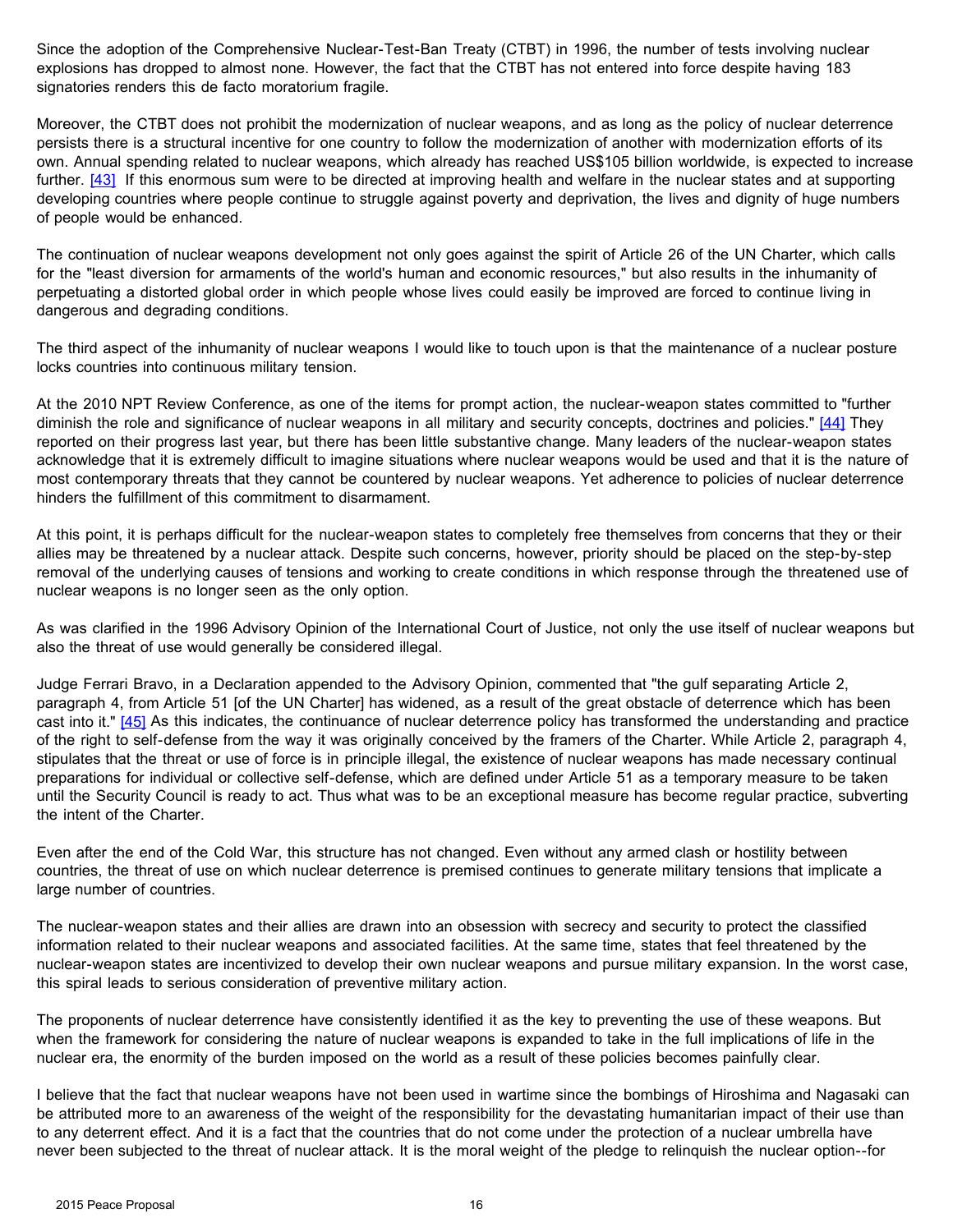<span id="page-16-0"></span>example, through the establishment of Nuclear-Weapon-Free Zones (NWFZ) where countries collectively refuse to pursue nuclear armament--that has clearly marked a line that other states feel they cannot cross.

At the Vienna Conference last month, in light of the unacceptable humanitarian consequences and associated risks of nuclear weapons, Austria made a pledge--in its capacity as a participating country, rather than as the host and chair of the conference --to cooperate with all relevant stakeholders, states, international organizations and civil society in order to realize the goal of a nuclear-weapon-free world.

#### **Joint Statement of Faith**

#### **Communities**

The interfaith panel "Faiths United Against Nuclear Weapons: Kindling hope, mustering courage" issued a joint statement pledging to continue raising awareness of the unacceptable risks of nuclear weapons, to empower youth and to enter into dialogue within and between faith traditions to create a nuclear-weapon-free world. It reads in part:

"Nuclear weapons are tools of terror designed to wreak death and destruction on whole populations, nations, the Earth itself .. Nuclear weapons are utterly incompatible with the values upheld by our respective faith traditions--the right of people to live in security and dignity; the commands of conscience and justice; the duty to protect the vulnerable and to exercise the stewardship that will safeguard the planet for future generations."

http://www.sgi.org/assets/pdf/HINW14 -Statement-Faith-Communities.pdf

Prior to the conference, the International Campaign to Abolish Nuclear Weapons (ICAN), the World Council of Churches (WCC) and the SGI organized an interfaith panel at a Civil Society Forum with practitioners of the Christian, Muslim, Hindu and Buddhist faiths to discuss a path to nuclear abolition. The outcome of the discussion was summarized in a Joint Statement, which expresses the participants' pledge to work for a world free of nuclear weapons. The Joint Statement was presented during the general debate at the Vienna Conference as a voice of civil society.

The key to creating shared action toward a world without nuclear weapons is found in our success in focusing the energy of such pledges this year, the seventieth anniversary of the atomic bombings of Hiroshima and Nagasaki.

Here, I would like to propose two specific initiatives.

The first is to develop a new institutional framework for nuclear disarmament, based on the NPT. In December 2014, the UN General Assembly adopted an important resolution urging States to explore, during the 2015 NPT Review Conference, "options for the elaboration of the effective measures [for nuclear disarmament] envisaged in and required by Article VI of the Treaty." [\[46\]](#page-20-5)

Since the 1995 decision to indefinitely extend the NPT, there has been little progress toward the implementation of the various agreements that have been reached, and challenges continue to pile up. This resolution expresses the deep sense of urgency

among the 169 countries that supported it about the continued deadlock surrounding nuclear weapons issues.

Given this context, I would like to urge the heads of government of as many states as possible to attend the NPT Review Conference this year. I also propose that a forum be held at the Review Conference where the findings of the international conferences on the humanitarian impact of nuclear weapons can be shared.

In light of the fact that all parties to the NPT unanimously expressed their concern about the catastrophic humanitarian consequences of the use of nuclear weapons at the 2010 Review Conference, I hope that each head of government or national delegation will introduce their nation's plan of action to prevent such consequences at this year's Review Conference. I further urge that the Conference advance debate on the effective measures for nuclear disarmament that Article VI of the NPT requires, and that it establish a new institutional framework to this end.

The NPT is understood to be built around three pillars: nonproliferation, the peaceful use of nuclear energy and nuclear disarmament. The first two goals are supported by the Comprehensive Nuclear-Test-Ban Treaty Organization (CTBTO) and the convening of nuclear security summits and by the International Atomic Energy Agency (IAEA). In contrast, there is no institution dedicated to sustained debate and ensuring compliance with the NPT's disarmament obligations.

Building upon the "unequivocal undertaking by the nuclear-weapon States to accomplish the total elimination of their nuclear arsenals leading to nuclear disarmament," reaffirmed at the 2000 Review Conference, I propose the establishment of an NPT disarmament commission as a subsidiary organ to the NPT to ensure the prompt and concrete fulfillment of this commitment.

The NPT establishes that a special conference shall be convened to consider a proposed amendment to the Treaty if requested by one-third or more of the state parties. An NPT disarmament commission could be established through such a process. It would work to bring together disarmament plans and verification regimes in order to reach the positive tipping point of largescale nuclear disarmament on the way to a world free of nuclear weapons.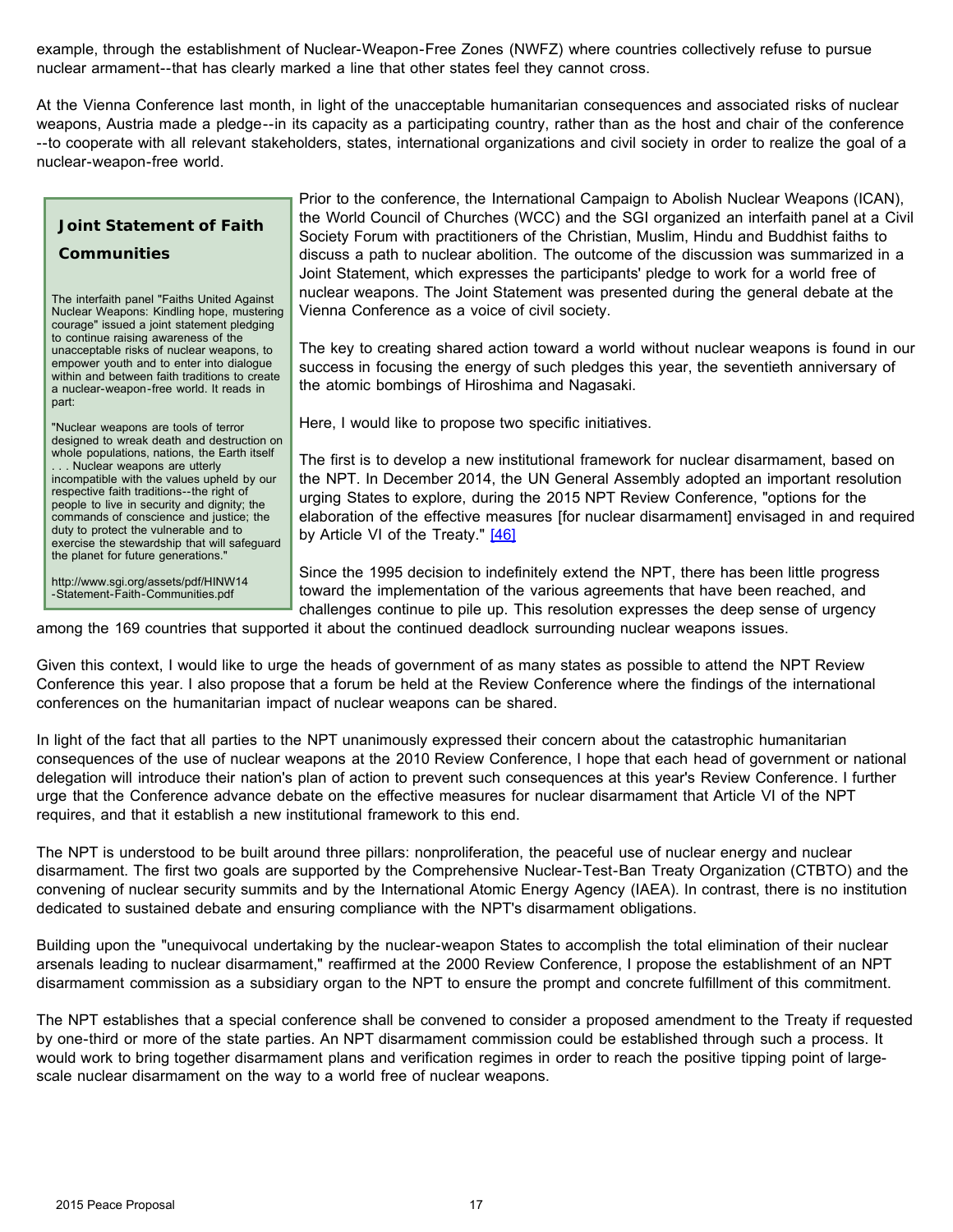<span id="page-17-0"></span>The second initiative I would like to propose concerns the adoption of a nuclear weapons convention. Although various challenges and tasks remain, I firmly believe that the seventieth anniversary of the dropping of atomic bombs on Hiroshima and Nagasaki creates a momentum that can propel negotiation of such a convention. Specifically, I suggest that a platform for such negotiations be established based on a careful evaluation of the outcome of this year's NPT Review Conference.

Two years ago, the UN convened an "Open-Ended Working Group to develop proposals to take forward multilateral nuclear disarmament negotiations for the achievement and maintenance of a world without nuclear weapons." We could build on this and develop it into a forum for negotiations that would include the regularized participation of civil society.

Additionally, a 2013 General Assembly resolution called for a United Nations high-level international conference on nuclear disarmament to be convened no later than 2018. I suggest that this conference be held in 2016 and that it begin the process of drafting a nuclear weapons convention. I strongly hope that Japan, as a country that has experienced the use of nuclear weapons in war, will work with other countries and with civil society to accelerate the process of bringing into being a world without nuclear weapons.

The United Nations Conference on Disarmament Issues will be held in Hiroshima in August, and the World Nuclear Victims' Forum will take place in October and November, also in Hiroshima. Likewise, the annual Pugwash conference will be held in Nagasaki in November.

Planning is under way for a World Youth Summit for the Abolition of Nuclear Weapons to be held in Hiroshima in September as a joint initiative by the SGI and other NGOs. Last year, the youth membership of the Soka Gakkai in Japan collected 5.12 million signatures on petitions demanding the abolition of nuclear weapons. I hope that the summit will adopt a youth declaration pledging to end the nuclear age and that it will help foster a greater solidarity among the world's youth in support of a treaty to prohibit nuclear weapons.

In our dialogue, Dr. Toynbee emphasized that the key to solving the issue of nuclear weapons lies in the global adoption of a "self-imposed veto" [\[47\]](#page-20-5) on the possession of such weapons. On January 21 this year, the United States and Cuba initiated negotiations toward the restoration of normal diplomatic relations, which were broken off the year before the Cuban Missile Crisis. Looking back on this history, one could say that the crisis was resolved through the use of a self-imposed veto--the decision to refrain from using nuclear weapons--on the part of the United States and the Soviet Union.

The process I envisage for the establishment of a treaty outlawing nuclear weapons is one in which each country commits itself to such a self-imposed veto and that these acts of self-restraint will form an overlapping fabric that brings into being a new era- one in which the people of all countries can enjoy the certainty that they will never suffer the horrors wrought by the use of nuclear weapons.

# **Realizing a sustainable global society**

The last field for shared action I would like to address is the construction of a sustainable global society.

In order to respond to environmental challenges such as climate change, we must share experiences and lessons learned as we work to prevent a worsening of conditions and effect the transition toward a zero-waste society. Such efforts will be crucial in the achievement of the SDGs, and I would like to stress the indispensable role of cooperation among neighboring countries to this end.

Concretely, I call on China, South Korea and Japan to join together to create a regional model that will embody best practices that can be shared with the world, including those relating to the development of human talent. In November last year, the first China-Japan summit meeting in two-and-a-half years was held. As someone who has long sought and worked for friendship between the two countries, I was deeply gratified to see this first step toward the improvement of bilateral relations following a sustained chill.

In the wake of the summit, in December, the Japan-China Energy Conservation Forum was restarted, and on January 12 of this year, consultations were held regarding the Japan-China Maritime Communication Mechanism. This mechanism can play a crucial role in preventing the escalation of any incident, and I hope that efforts to begin operation within the year as agreed to by the two leaders will proceed smoothly.

This year marks the fiftieth anniversary of the normalization of relations between South Korea and Japan. While there is still a need to defuse political tensions between the two countries, we should not lose sight of the fact that people-to-people interactions have continued to expand, with some five million people now traveling between Korea and Japan annually, a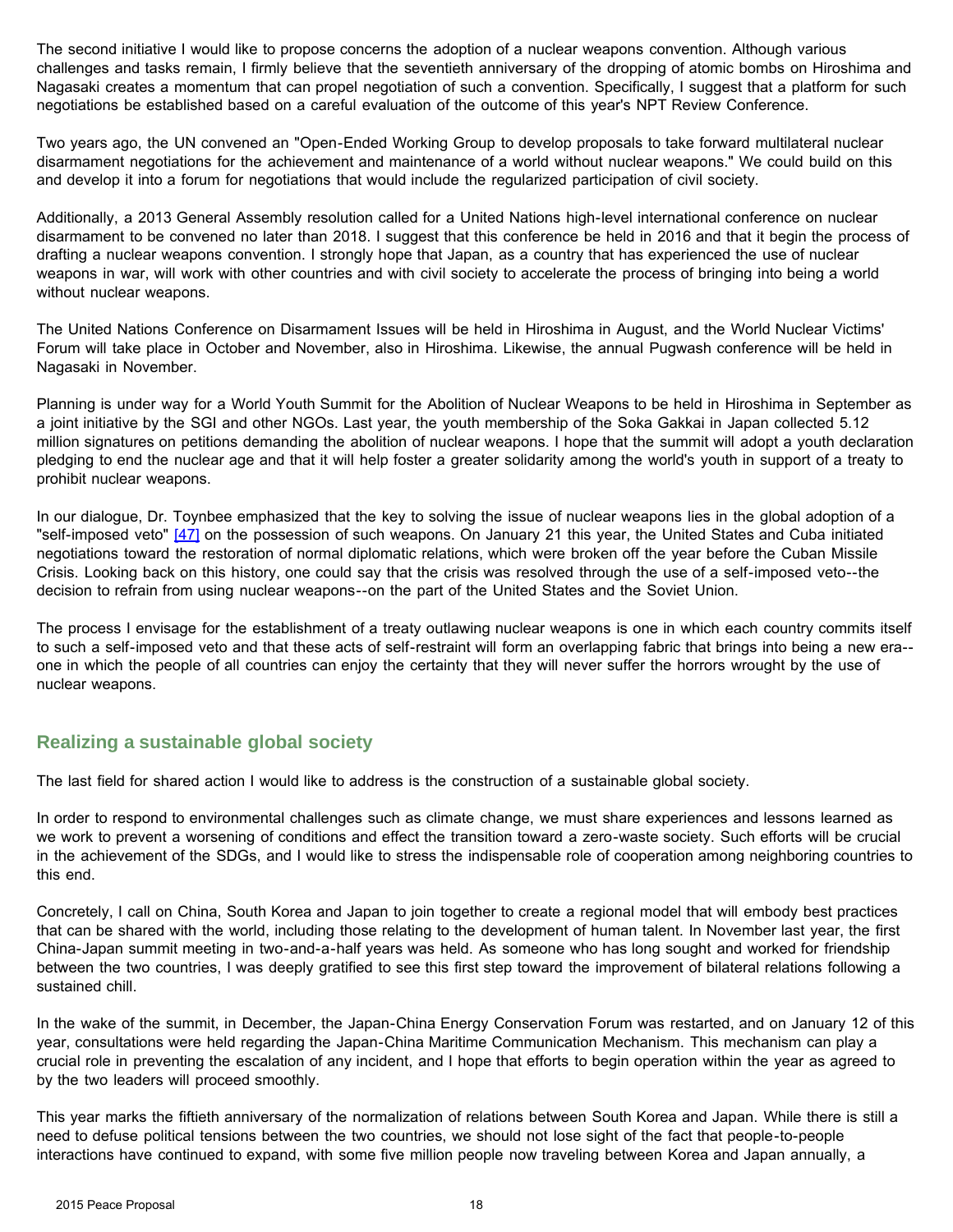<span id="page-18-0"></span>number even greater than that for China and Japan. When bilateral relations were normalized in 1965, the annual figure was a mere 10,000 people. Although public opinion surveys reveal that large percentages of people in both Korea and Japan do not have a favorable opinion of the other country, more than 60 percent acknowledge the importance of the relationship.

In addition to such interactions, I have high expectations regarding the forms of trilateral cooperation that have been steadily developing for the past dozen or so years. Since the start in 1999 of trilateral cooperation in the environmental field, there are today more than fifty consultative mechanisms including eighteen ministerial meetings and more than one hundred cooperative projects. To encourage the further development of such cooperation, it is important that trilateral China-Korea-Japan summits be renewed following the three-year hiatus brought about by heightened political tensions.

As the adoption of the SDGs nears, such summits should be restarted at the earliest possible date to solidify the trend in improved relations, while building toward a formal agreement to make the region a model of sustainability. The leaders of the three countries should mark the seventieth anniversary of the end of World War II by embodying the lessons of that conflict in a pledge never to go to war again and should initiate efforts to build robust mutual trust through regional cooperation in support of the new challenge of the SDGs being undertaken by the UN.

In my meetings with political, intellectual and cultural leaders from China and Korea including Chinese Premier Zhou Enlai (1898-1976) and Korean Prime Minister Lee Soo-sung, we have discussed the way that Japan and China and Japan and Korea can deepen bonds of friendship in order to make lasting contributions to the world.

Jean Monnet (1888-1979), who played a key role in helping France and Germany overcome their centuries-long animosity, asserted during negotiations among European countries in 1950: "We are here to undertake a common task--not to negotiate for our own national advantage, but to seek it to the advantage of all." [\[48\]](#page-20-5)

In September 2011, a Trilateral Cooperation Secretariat was established by China, Korea and Japan. One role for this secretariat is identifying potential cooperative projects. I hope that the three countries will work together for the advantage of all in every one of the fields set out in the new SDGs.

As mentioned earlier, the SGI will be cosponsoring a side event at the Third UN World Conference on Disaster Risk Reduction in which civil society representatives of the three countries will meet to discuss regional cooperation toward disaster prevention and post-disaster recovery. This is being held with the support of the Trilateral Cooperation Secretariat, and I am confident it represents the kind of positive engagement at the grassroots level that will complement intergovernmental regional cooperation toward the realization of the SDGs.

In this regard, I would like to make two proposals for expanding grassroots exchanges.

The first of these has a focus on youth. A key turning point in postwar relations between France and Germany was the 1963 Élysée Treaty, which initiated an era of greatly expanded exchanges among youth. "Centuries-old enmity can give way to profound friendship." [\[49\]](#page-20-5) This phrase comes from an article jointly written by French Foreign Minister Laurent Fabius and German Foreign Minister Guido Westerwelle in 2013, marking the fiftieth anniversary of the Élysée Treaty. And indeed, the more than eight million young people who have had the opportunity to live or study in the partner country have played a critical role in generating firm bonds connecting the two societies.

Eight years ago, a program of youth exchanges was initiated between China, Korea and Japan, and I hope this year will be the occasion for greatly expanding the scale of this program. In addition to increasing cultural or educational exchanges such as those among high school or college students, I would like to see the establishment of a China-Korea-Japan youth partnership through which young people can actively collaborate on efforts to realize the SDGs or other trilateral cooperation initiatives.

For individual participants, the experience of working together on the daunting challenges of environmental or disaster-related issues is an invaluable one, impressing in their young lives the confidence that they are creating their own future. Further, such treasures of a lifetime will without doubt become the foundation of friendship and trust that will extend far into the future.

In the three decades since the signing of an exchange agreement between the Soka Gakkai Youth Division and the All-China Youth Federation (ACYF) in 1985, there have been regular exchanges. In May 2014, a new ten-year exchange agreement was signed, with the promise to continue to work together to enhance friendship between the two countries. For their part, the Soka Gakkai youth members in Kyushu have engaged in a wide range of exchange activities with Korea. All these activities arise from the belief that networks among young people fostered through face-to-face encounter and exchange are ultimately the most critical factor in building a more peaceful and humane world in the twenty-first century.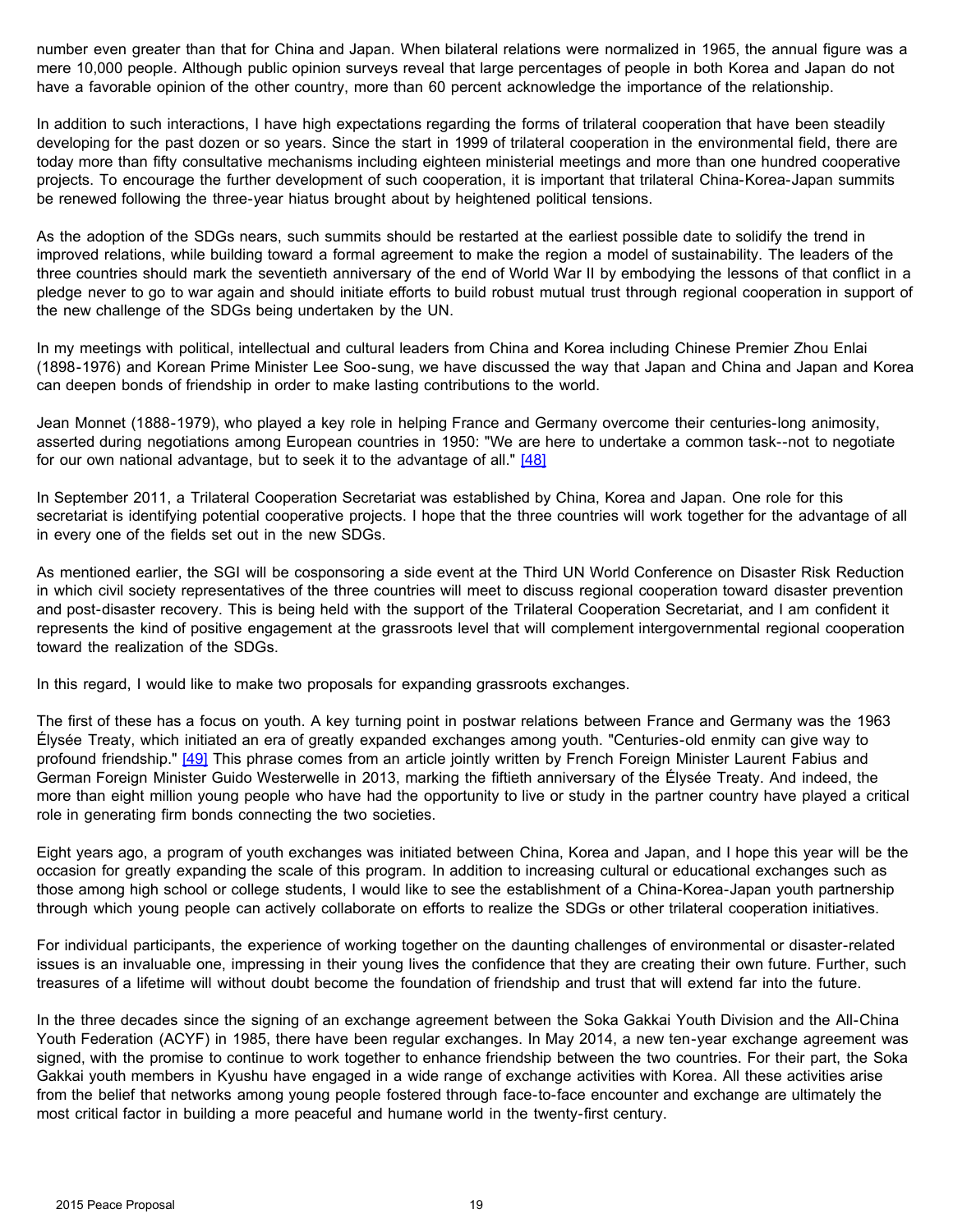<span id="page-19-0"></span>My second proposal is to greatly increase the number of sister-city exchanges between the three countries, aiming toward 2030, the SDG target date.

When I met with Premier Zhou Enlai forty years ago, our most salient shared interest was in deepening friendly relations between citizens of the two countries. In my September 1968 call for the normalization of Sino-Japanese relations, I stated: "The normalization of relations between nations will only be meaningful when the people of both come to understand each other and interact in ways that are mutually beneficial, contributing by extension to world peace." In like manner, Premier Zhou held that lasting Sino-Japanese friendship could only be realized when the people of both countries truly understood and trusted each other. When we met, he spoke of his own youthful experience of living and studying in Japan for a year and a half, and I cannot help but feel that this shaped his perspective.

In 1916, the year before Zhou came to Japan to study, the Japanese political philosopher Sakuzo Yoshino (1878-1933) wrote the following against a backdrop of worsening Sino-Japanese relations: "If there is trust and respect between the citizens, even if hostility or misunderstanding regarding political or economic issues arise, these will be like waves stirred on the surface of the ocean by the wind, but which leave the deeply flowing currents of friendly relations undisturbed." [\[50\]](#page-20-5)

This expresses my own longstanding conviction. If people of different nationalities can engage in exchanges of the heart, sharing concern for each other's happiness, the great tree of friendship that is fostered will withstand all wind and snows, extending branches of lush growth far into the future.

Currently there are 356 local government sister-city agreements between China and Japan, 156 between Japan and South Korea, and 151 between China and South Korea. We should continue to extend such sister-city exchanges while fostering the crucial one-to-one bonds of friendship.

### **Our founding spirit**

In making these concrete proposals, I have been intensely conscious that in the end it is the solidarity of ordinary people that will propel humankind in our efforts to meet the challenges that face us, such as those that will be tackled through the new Sustainable Development Goals.

It was forty years ago today, on January 26, 1975, that representatives of fifty-one countries and territories gathered in Guam to found the SGI. President Toda's vision of global citizenship and his determination to eliminate misery from the Earth were intensely present to me at that moment. When I decided to write "the world" next to my signature in the column for "nationality" at that inaugural conference, I was expressing my vow to fulfill my mentor's vision.

The declaration adopted at that first meeting affirmed our founding spirit in the following language:

In the creation of peace, the heart-to-heart bonds between people awakened to the sanctity of life are even stronger than economic or political ties between nations. . . Lasting peace cannot be achieved without the realization of the happiness of all humanity. We will therefore strive to make the Buddhist ideal of compassion the basis of a new philosophical orientation that inspires concrete contribution to the survival and flourishing of humankind.

This spirit remains unchanged today, as our movement has spread to 192 countries and territories.

Rooted in an expanding foundation of friendship and dialogue, we will continue to work for a world without nuclear weapons or war and to eliminate misery from the face of the Earth, to create a new society in which all people may fully enjoy the blessings of human dignity.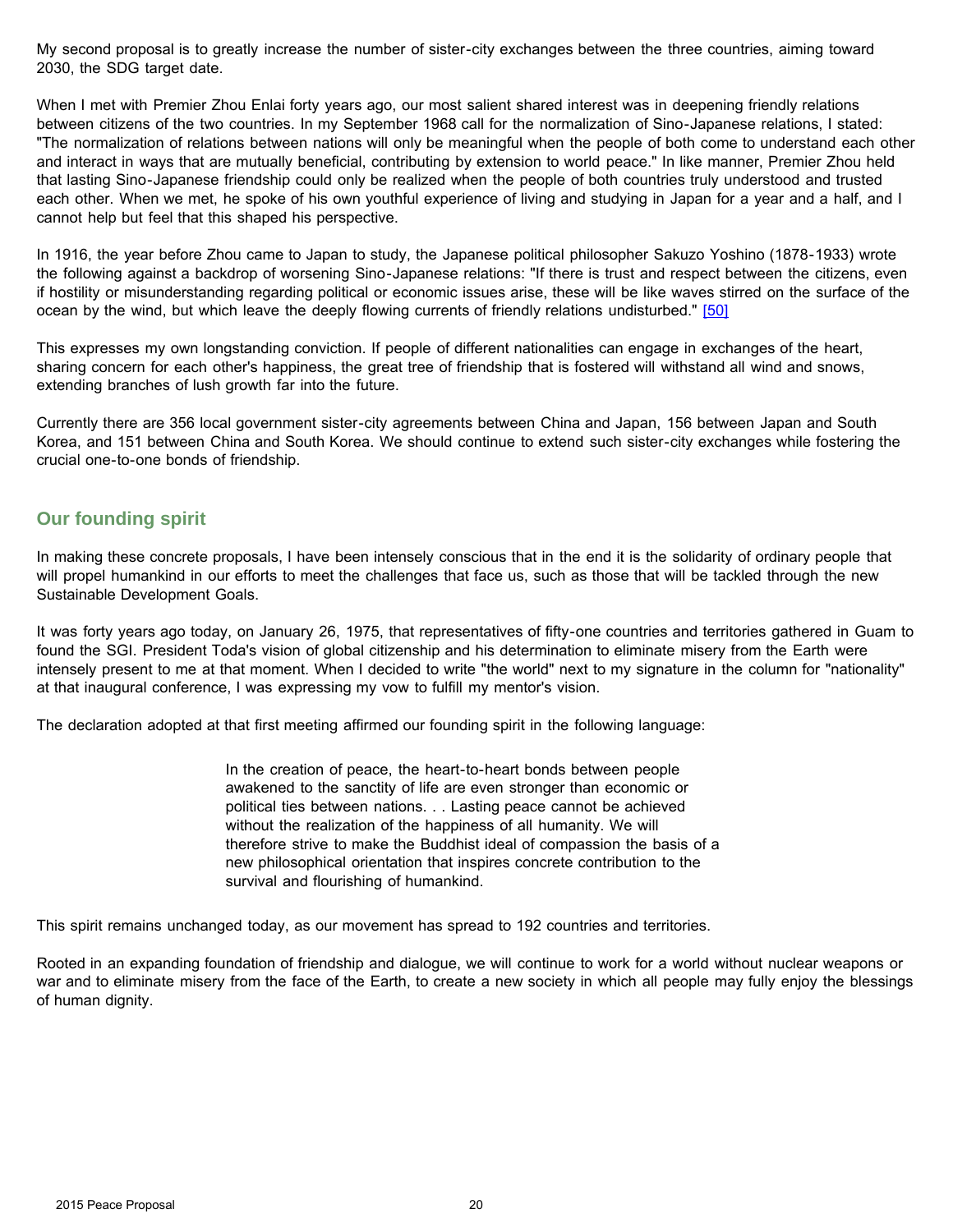### <span id="page-20-1"></span>**Notes**

- <span id="page-20-0"></span>1 [UN DESA, "Open Working Group Proposal for Sustainable Development Goals."](#page-0-0)
- 2 [\(trans. from\) Toda,](#page-0-0) *Toda Josei zenshu,* 3:290.
- 3 King, *[The Trumpet of Conscience,](#page-0-0)* 24.
- 4 (trans. from) Toda, *[Toda Josei zenshu,](#page-0-0)* 3:74.
- 5 [Francis, "Apostolic Exhortation," para. 53.](#page-1-0)
- 6 See Nakamura, *[Genshi butten o yomu,](#page-1-0)* 195.
- 7 Gandhi, *[The Collected Works,](#page-2-0)* 89:125.
- 8 (trans. from) Nakamura, *[Genshi butten o yomu,](#page-2-0)* 219.
- 9 (trans. from) Makiguchi, *[Makiguchi Tsunesaburo zenshu,](#page-2-0)* 10:209-10.
- <span id="page-20-2"></span>10 See Ikeda, *[A Forum for Peace,](#page-3-0)* 258-67.
- 11 [Ibid., 195-98](#page-3-0).
- 12 See Makiguchi, *[Makiguchi Tsunesaburo zenshu,](#page-3-0)* 2:207-08.
- 13 I[keda and Boulding,](#page-3-0) *Into Full Flower,* 93.
- 14 [NRC and IDMC, "Global Estimates 2014," 15](#page-3-0).
- 15 Fujimori, ["Teishotoku koreisha no jittai to motomerareru shotoku hosho seido"; and](#page-3-0)
- Japanese Ministry of Health, Labour and Welfare, "Graphical Review of Japanese Household," 25.
- 16 Nussbaum, *[Frontiers of Justice,](#page-4-0)* 237.
- 17 Nārada, trans., *[The Dhammapada,](#page-4-0)* 23:12:331.
- 18 (trans. from) Nichiren, *[Nichiren Daishonin gosho zenshu,](#page-4-0)* 769.
- 19 Erikson, *[Insight and Responsibility,](#page-4-0)* 114.
- <span id="page-20-3"></span>20 See Erikson, *[Childhood and Society,](#page-4-0)* 266-67.
- 21 Erikson, *[Gandhi's Truth,](#page-5-0)* 407-08.
- 22 [Mandela, "Gandhi the Prisone](#page-5-0)r."
- 23 Toynbee, *[East to West,](#page-7-0)* 221.
- 24 H[avel, "Europe as Task.](#page-8-0)"
- 25 [Hammarskjöld, "Introduction to the Annual Report,"](#page-8-0) 8.
- 26 See Maritain, *[Man and the State,](#page-9-0)* 76.
- 27 [Hammarskjöld, "Address at the Inauguration," 2:375](#page-9-0).
- 28 Arendt, *[The Origins of Totalitarianism,](#page-10-0)* 296.
- 29 [UN General Assembly, "Implementing Actions Proposed," 2](#page-10-0).
- <span id="page-20-4"></span>30 [UNHCR, "UNHCR Global Trends 2013," 2-3.](#page-10-0)
- 31 [Milner and Loescher, "Responding to Protracted Refugee Situations," 3](#page-10-0).
- 32 [UNHCR, "UNHCR Global Trends 2013," 3](#page-10-0).
- 33 [Jacobsen, "The Forgotten Solution," 9; and Fielden, "Local Integration," 6-12](#page-11-0).
- 34 [See "Foramu 21 seiki e no sozo.](#page-11-0)"
- 35 Biko, *[I Write What I Like,](#page-12-0)* 47.
- 36 [UN General Assembly, "Establishment of a Commission.](#page-12-0)"
- 37 [Austrian Federal Ministry for Europe, Integration and Foreign Affairs, "Report and Summary," 2](#page-13-0).
- 38 (trans. from) Toda, *[Toda Josei zenshu,](#page-13-0)* 4:565.
- 39 Ikeda and Rotblat, *[A Quest for Global Peace,](#page-14-0)* 52.
- <span id="page-20-5"></span>40 [\(trans. from\) "Hiroshima, Nagasaki, Okinawa seinen-bu ga heiwa samitto."](#page-14-0)
- 41 [deBrum, "Statement at the General Debate," 1](#page-14-0).
- 42 [Ibid.](#page-14-0)
- 43 [Global Zero, "World Spending on Nuclear Weapons," 1](#page-15-0).
- 44 [UN General Assembly, "2010 Review Conference," 2](#page-15-0)1.
- 45 ICJ, *[Legality of the Threat or Use of Nuclear Weapons,](#page-15-0)* 284.
- 46 [UN General Assembly, "Towards a Nuclear-weapon-free World," 6](#page-16-0).
- 47 [Ikeda and Toynbee,](#page-17-0) *Choose Life,* 194.
- 48 Monnet, *[Memoirs,](#page-18-0)* 323.
- 49 [Westerwelle and Fabius, "Germany and France at the Service of Europe.](#page-18-0)"
- 50 (trans. from) Yoshino, *[Yoshino Sakuzo senshu,](#page-19-0)* 8:218-19.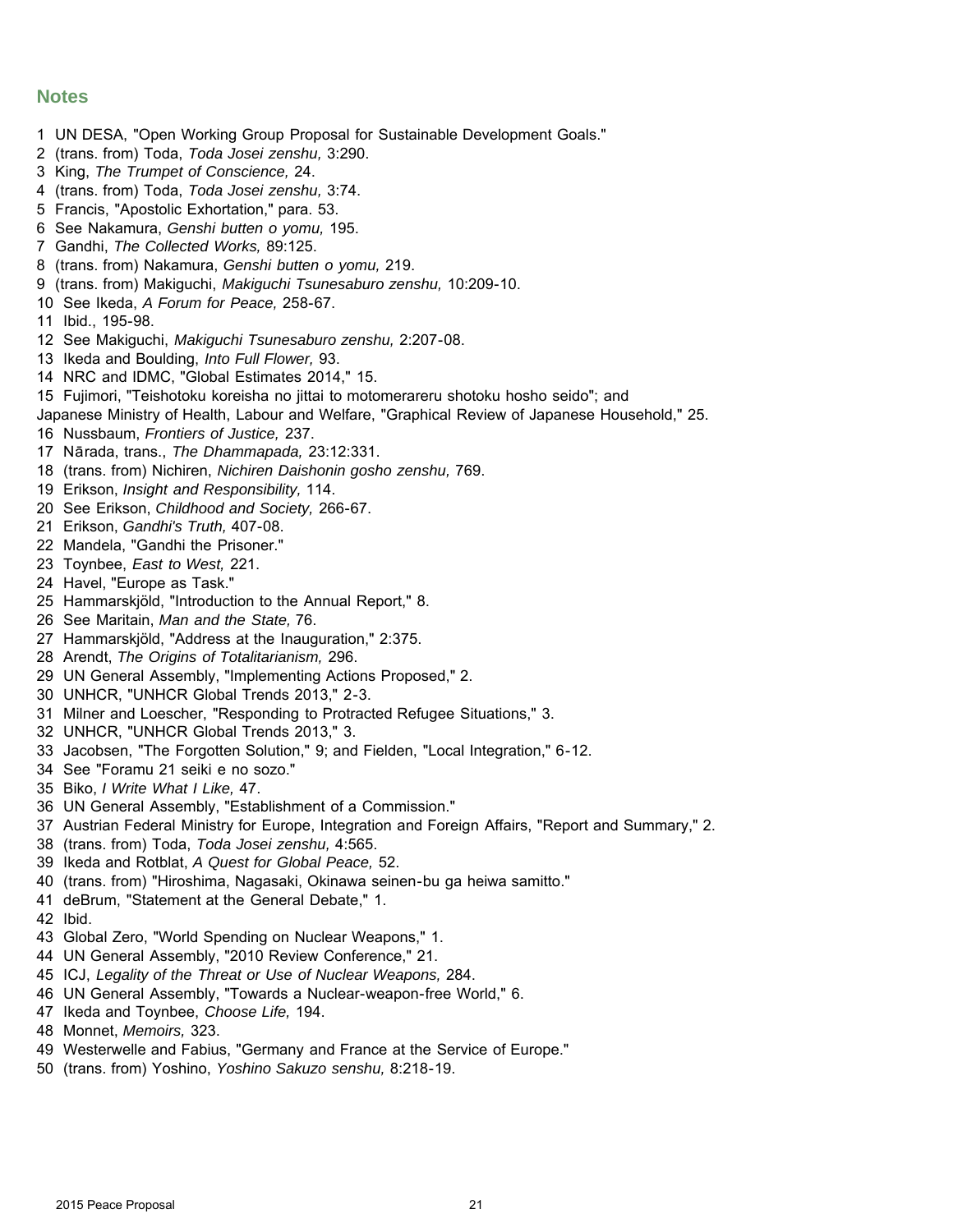# **Bibliography**

Arendt, Hannah. 1973. *The Origins of Totalitarianism.* Orlando, Austin, New York, San Diego and London: Harcourt.

Austrian Federal Ministry for Europe, Integration and Foreign Affairs. 2014. "Report and Summary of Findings of the Conference: Presented under the Sole Responsibility of Austria." Vienna Conference on the Humanitarian Impact of Nuclear Weapons. December 9. [http://www.bmeia.gv.at/fileadmin/user\\_upload/Zentrale/Aussenpolitik/Abruestung](http://www.bmeia.gv.at/fileadmin/user_upload/Zentrale/Aussenpolitik/Abruestung/HINW14/HINW14_Chair_s_Summary.pdf) [/HINW14/HINW14\\_Chair\\_s\\_Summary.pdf](http://www.bmeia.gv.at/fileadmin/user_upload/Zentrale/Aussenpolitik/Abruestung/HINW14/HINW14_Chair_s_Summary.pdf) (accessed January 26, 2015).

Biko, Steve. 1987. *I Write What I Like: A Selection of His Writings*. London: Heinemann.

deBrum, Tony. 2014. "Statement at the General Debate of the 3rd Meeting of the Preparatory Committee for the 2015 Nuclear Non-Proliferation Treaty Review Conference." April 28. http://unrcpd.org/wp-content/uploads/2014/04/28April\_MarshallIslands.pdf (accessed January 26, 2015).

Erikson, Erik H. 1950. *Childhood and Society*. New York and London: W. W. Norton.

------. 1964. *Insight and Responsibility.* New York: W. W. Norton.

------. 1969. *Gandhi's Truth: On the Origins of Militant Nonviolence.* New York: W. W. Norton.

Fielden, Alexandra. 2008. "Local Integration: An Under-reported Solution to Protracted Refugee Situations." New Issues in Refugee Research Series. Research Paper No. 158. June. http://www.unhcr.org/486cc99f2.pdf (accessed January 26, 2015).

Francis, Pope. 2013. "Apostolic Exhortation Evangelii Gaudium of the Holy Father Francis to the Bishops, Clergy, Consecrated Persons and the Lay Faithful on the Proclamation of the Gospel in Today's World." Libreria Editrice Vaticana. November 24. http://w2.vatican.va/content/francesco/en/apost\_exhortations/documents/papa-francesco\_esortazione-ap\_20131124\_evangeliigaudium.html (accessed January 26, 2015).

Fujimori, Katsuhiko. 2012. "Teishotoku koreisha no jittai to motomerareru shotoku hosho seido" [Low-income Elderly Persons and the Necessary Income Security System]. http://www.mizuho-ir.co.jp/publication/contribution/2012/nenkintokeizai01\_01.html (accessed January 26, 2015).

Gandhi, Mahatma. 1959-98. *The Collected Works of Mahatma Gandhi*. 100 vols. New Delhi: Publications Division, Ministry of Information and Broadcasting, Government of India.

Global Zero. 2011. "World Spending on Nuclear Weapons Surpasses \$1 Trillion per Decade." Global Zero Technical Report. June. http://www.globalzero.org/files/gz\_nuclear\_weapons\_cost\_study.pdf (accessed January 26, 2015).

Hammarskjöld, Dag. 1960. "Introduction to the Annual Report of the Secretary-General on the Work of the Organization, 16 June 1959-15 June 1960." A/4390/Add.1. August 31. [http://daccess-dds-ny.un.org/doc/UNDOC/GEN/NL6/006/48](http://daccess-dds-ny.un.org/doc/UNDOC/GEN/NL6/006/48/PDF/NL600648.pdf?OpenElement) [/PDF/NL600648.pdf?OpenElement](http://daccess-dds-ny.un.org/doc/UNDOC/GEN/NL6/006/48/PDF/NL600648.pdf?OpenElement) (accessed January 26, 2015).

------. 1954. "Address at the Inauguration of the Twenty-fifth Anniversary of the Museum of Modern Art." In Cordier, Andrew W., and Wilder Foote, eds. 1969-77. *Public Papers of the Secretaries-General of the United Nations*. 8 vols. New York: Columbia University Press.

Havel, Václav. 1996. "Europe as Task: An Address in Aachen." May 15. [http://www.vaclavhavel.cz/showtrans.php?](http://www.vaclavhavel.cz/showtrans.php?cat=projevy&val=173_aj_projevy.html&typ=HTML) [cat=projevy&val=173\\_aj\\_projevy.html&typ=HTML](http://www.vaclavhavel.cz/showtrans.php?cat=projevy&val=173_aj_projevy.html&typ=HTML) (accessed January 26, 2015).

ICJ (International Court of Justice). 1996. *Legality of the Threat or Use of Nuclear Weapons, Advisory Opinion, I.C.J. Reports 1996*. http://www.icj-cij.org/docket/files/95/7507.pdf (accessed January 26, 2015).

Ikeda, Daisaku. 2013. *Proposal for the Normalization of Sino-Japanese Relations*. Hong Kong: Soka Gakkai International of Hong Kong.

------. 2014. *A Forum for Peace: Daisaku Ikeda's Proposals to the UN*. Ed. by Olivier Urbain. London and New York: I.B. Tauris.

------, and Arnold Toynbee. 2007. *Choose Life*. London: I.B. Tauris.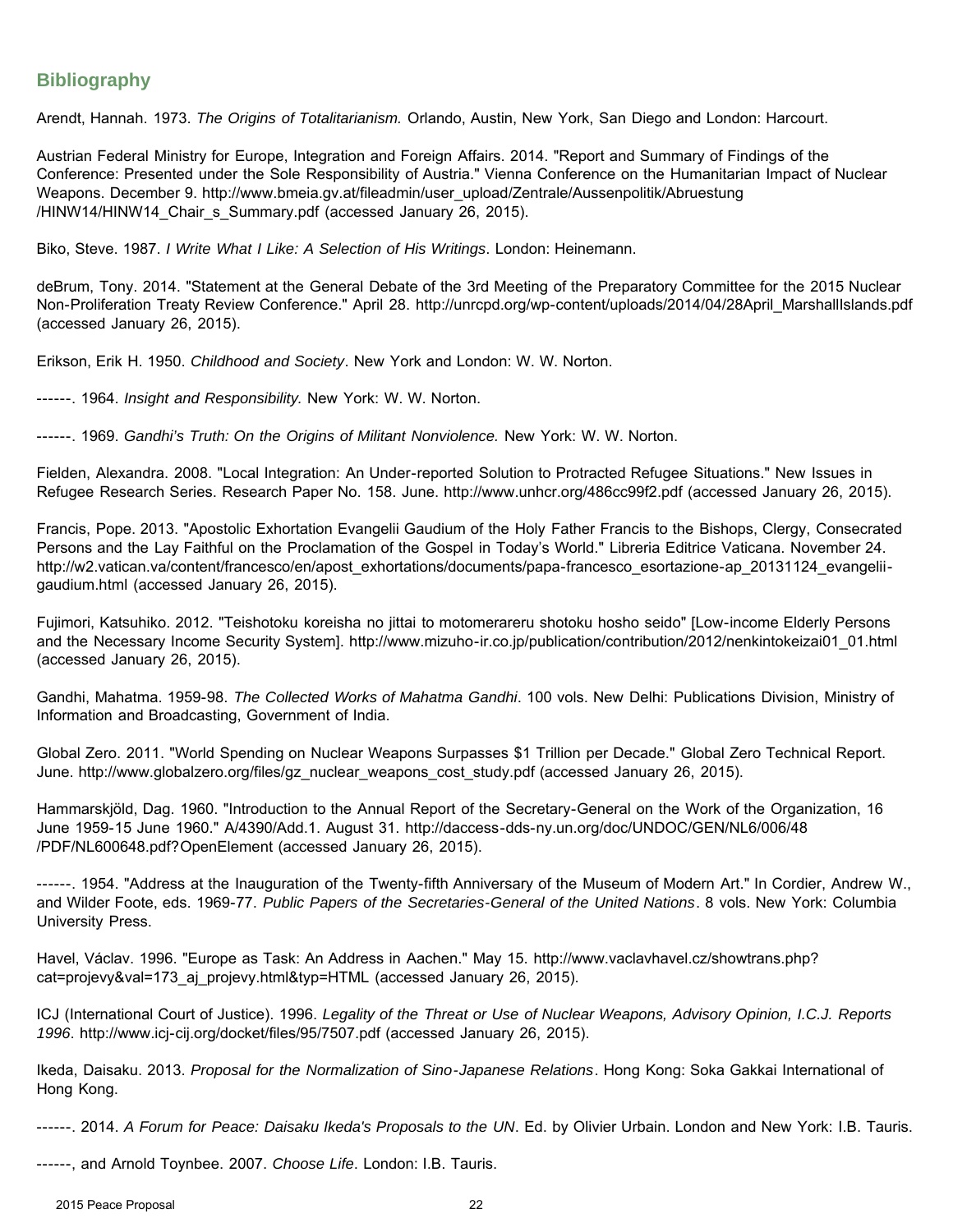------, and Joseph Rotblat. 2007. *A Quest for Global Peace.* London: I.B. Tauris.

------, and Elise Boulding. 2010. *Into Full Flower*. Cambridge, Massachusetts: Dialogue Path Press.

Jacobsen, Karen. 2001. "The Forgotten Solution: Local Integration for Refugees in Developing Countries." New Issues in Refugee Research Series. Working Paper No. 45. July 1. http://www.unhcr.org/3b7d24059.html (accessed January 26, 2015).

Japanese Ministry of Health, Labour and Welfare. 2014. "Graphical Review of Japanese Household." http://www.mhlw.go.jp/toukei/list/dl/20-21-h25.pdf (accessed January 26, 2015).

King, Martin Luther, Jr. 1967. *The Trumpet of Conscience*. New York: Harper & Row.

Makiguchi, Tsunesaburo. 1981-97. *Makiguchi Tsunesaburo zenshu* [The Complete Works of Tsunesaburo Makiguchi]. 10 vols. Tokyo: Seikyo Shimbunsha.

Mandela, Nelson. 1994. "Gandhi the Prisoner." Rpt. from B.R. Nanda, ed. 1995. *Mahatma Gandhi: 125 Years.* New Delhi: Indian Council for Cultural Relations. South African History Online. http://www.sahistory.org.za/archive/gandhi-prisoner (accessed January 26, 2015).

Maritain, Jacques. 1951. *Man and the State*. Chicago: University of Chicago.

Milner, James, and Gil Loescher. 2011. "Responding to Protracted Refugee Situations: Lessons from a Decade of Discussion." RSC Policy Briefing Paper No. 6. Refugee Studies Centre. http://www.refworld.org/docid/4da83a682.html (accessed January 26, 2015).

Monnet, Jean. 1976. *Memoirs.* Trans. by Richard Mayne. London: Collins.

Nakamura, Hajime. 1985. *Genshi butten o yomu* [Reading the Early Buddhist Sutras]. Tokyo: Iwanami Shoten.

Nārada Maha Thera, trans. 2002. *The Dhammapada*. Chapter 23. http://www.metta.lk/english/Narada/23-Naga%20Vagga.htm (accessed January 26, 2015).

Nichiren. 1952. *Nichiren Daishonin gosho zenshu* [The Complete Works of Nichiren Daishonin]. Ed. by Nichiko Hori. Tokyo: Soka Gakkai.

NRC (Norwegian Refugee Council) and IDMC (Internal Displacement Monitoring Centre). 2014. "Global Estimates 2014: People Displaced by Disasters." http://www.internal-displacement.org/assets/publications/2014/201409-global-estimates2.pdf (accessed January 26, 2015).

Nussbaum, Martha C. 2006. *Frontiers of Justice: Disability, Nationality, Species Membership*. Cambridge, Massachusetts: Harvard University Press.

*Soka Shimpo.* 2012. "Hiroshima, Nagasaki, Okinawa seinen-bu ga heiwa samitto" [Peace Summit Held by Youth Division Members from Hiroshima, Nagasaki and Okinawa]. August 15, p. 1.

Toda, Josei. 1981-90. *Toda Josei zenshu* [The Complete Works of Josei Toda]. 9 vols. Tokyo: Seikyo Shimbunsha.

Toynbee, Arnold J. 1958. *East to West: A Journey Round the World*. New York and London: Oxford University Press.

UN (United Nations). 1945. Charter of the United Nations: Preamble. http://www.un.org/en/documents/charter/preamble.shtml (accessed January 26, 2015).

------. DESA (Department of Economic and Social Affairs). 2014. "Open Working Group Proposal for Sustainable Development Goals." https://sustainabledevelopment.un.org/sdgsproposal (accessed January 26, 2015).

------. General Assembly. 1946. "Establishment of a Commission to Deal with the Problems Raised by the Discovery of Atomic Energy." A/RES/1(I). Adopted by the General Assembly. January 24. [http://www.un.org/ga/search/view\\_doc.asp?](http://www.un.org/ga/search/view_doc.asp?symbol=A/RES/1(I)) [symbol=A/RES/1\(I\)](http://www.un.org/ga/search/view_doc.asp?symbol=A/RES/1(I)) (accessed January 26, 2015).